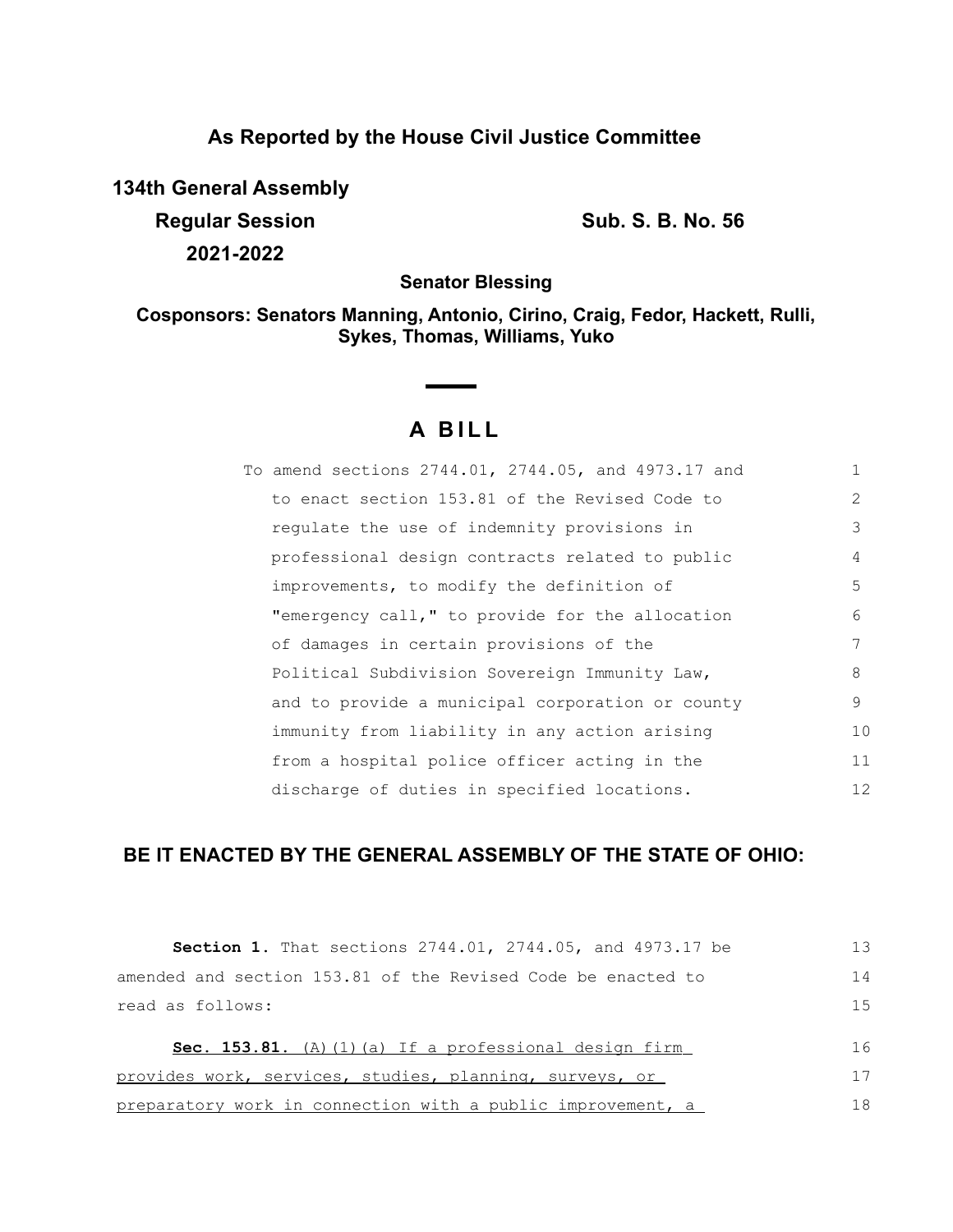### **Sub. S. B. No. 56 Page 2 As Reported by the House Civil Justice Committee**

| public authority may require, via a provision in a public               | 19 |
|-------------------------------------------------------------------------|----|
| improvement contract or subcontract, that the professional              | 20 |
| <u>design firm indemnify the public authority and its officers and </u> | 21 |
| employees for liabilities the public authority, officer, or             | 22 |
| employee incurs for the death of or injury to a third party that        | 23 |
| is proximately caused by the provision of the work, services,           | 24 |
| studies, planning, surveys, or preparatory work.                        | 25 |
| The indemnification shall only be for the liabilities<br>(b)            | 26 |
| incurred from the proportionate share of the tortious conduct,          | 27 |
| as determined pursuant to section 2307.23 of the Revised Code,          | 28 |
| of the professional design firm or any consultant,                      | 29 |
| subcontractor, or other entity used by the professional design          | 30 |
| firm, in performing under the public improvement contract.              | 31 |
| (c) A public authority shall not require, via a provision               | 32 |
| in a public improvement contract or subcontract, that a                 | 33 |
| professional design firm indemnify the public authority except          | 34 |
| <u>as described in divisions (A)(1)(a) and (b) of this section.</u>     | 35 |
| (2) (a) A professional design services subcontract entered              | 36 |
| into in connection with a public improvement may include a              | 37 |
| provision that requires any subcontracted professional design           | 38 |
| firm to indemnify the public authority and the professional             | 39 |
| design firm that executed the subcontract, and their respective         | 40 |
| owners, officers, and employees, for liabilities the public             | 41 |
| authority, professional design firm, owner, officer, or employee        | 42 |
| incurs for the death of or injury to a third party that is              | 43 |
| proximately caused by the subcontractor's performance under the         | 44 |
| subcontract.                                                            | 45 |
| (b) The indemnification shall only be for the liabilities               | 46 |
| incurred from the proportionate share of the tortious conduct,          | 47 |
| as determined pursuant to section 2307.23 of the Revised Code,          | 48 |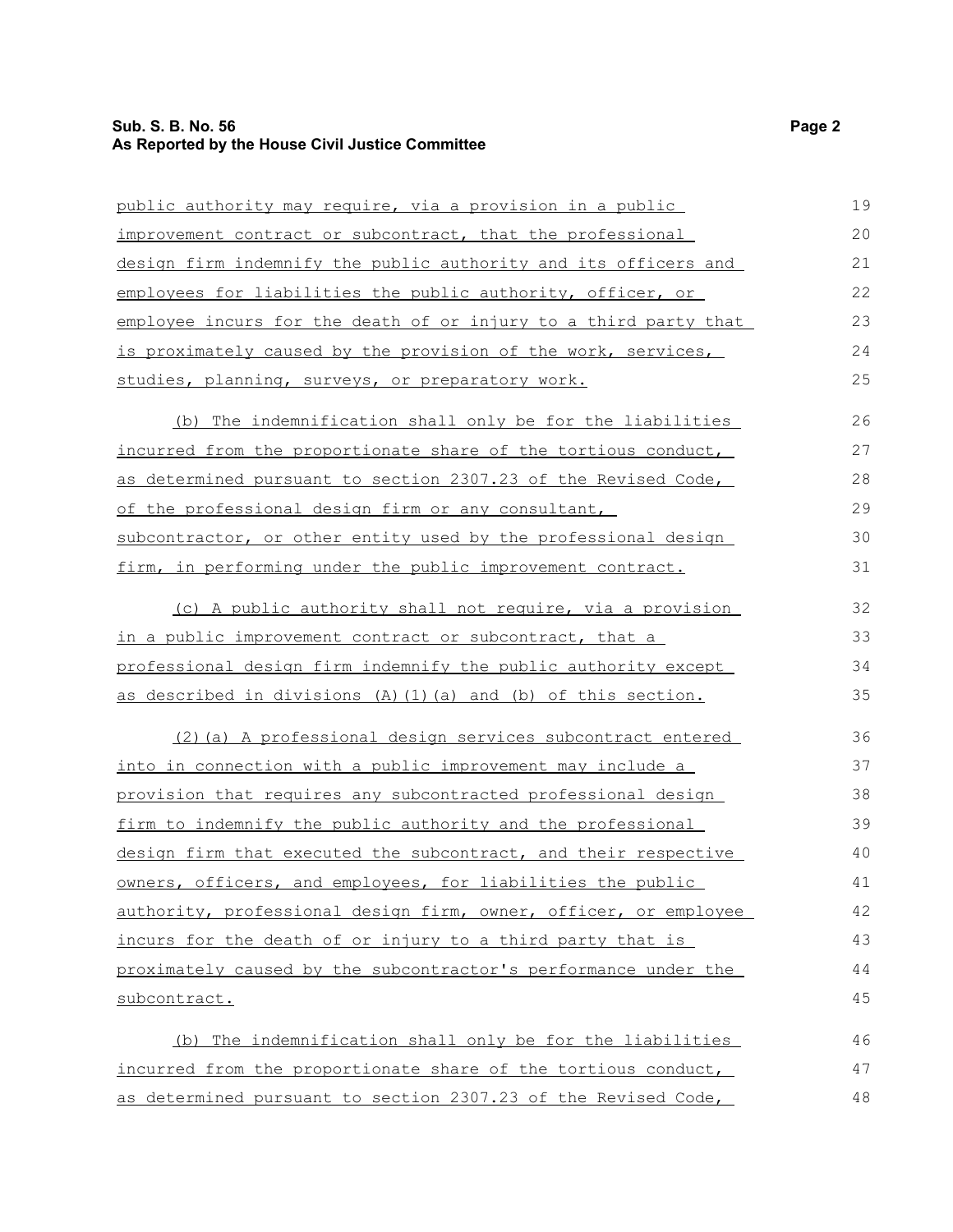### **Sub. S. B. No. 56** Page 3 **As Reported by the House Civil Justice Committee**

| of the subcontracted professional design firm or any entity used       | 49 |
|------------------------------------------------------------------------|----|
| by the subcontracted professional design firm, in performing           | 50 |
| under the subcontract.                                                 | 51 |
| (c) No professional design firm may require, via a                     | 52 |
| provision in a subcontract entered into in connection with a           | 53 |
| public improvement, that a subcontracted professional design           | 54 |
| firm indemnify the professional design firm or the public              | 55 |
| <u>authority except as described in divisions (A)(2)(a) and (b) of</u> | 56 |
| this section.                                                          | 57 |
| (3) Division (A) of this section does not prohibit either              | 58 |
| of the following:                                                      | 59 |
| (a) A public authority from commencing a civil action for              | 60 |
| damages against a professional design firm for breach of the           | 61 |
| public improvement contract or for breach of the professional          | 62 |
| standard of care;                                                      | 63 |
| (b) A professional design firm from commencing a civil                 | 64 |
| action for damages against a subcontracted professional design         | 65 |
| firm for breach of the professional design services subcontract        | 66 |
| or for breach of the professional standard of care.                    | 67 |
| (B) Notwithstanding divisions (A)(1)(c) and (2)(c) of this             | 68 |
| section, this section does not prohibit a public authority from        | 69 |
| requiring insurance coverage, as appropriate, in a contract to         | 70 |
| meet the indemnification described in this section.                    | 71 |
| (C) If any provision of this section conflicts with any                | 72 |
| provisions of a contract between a public authority and the            | 73 |
| federal government, the provision of this section shall not            | 74 |
| apply to the extent to which it is in conflict with such a             | 75 |
| contract. All other provisions of this section that are not in         | 76 |
| conflict shall apply.                                                  | 77 |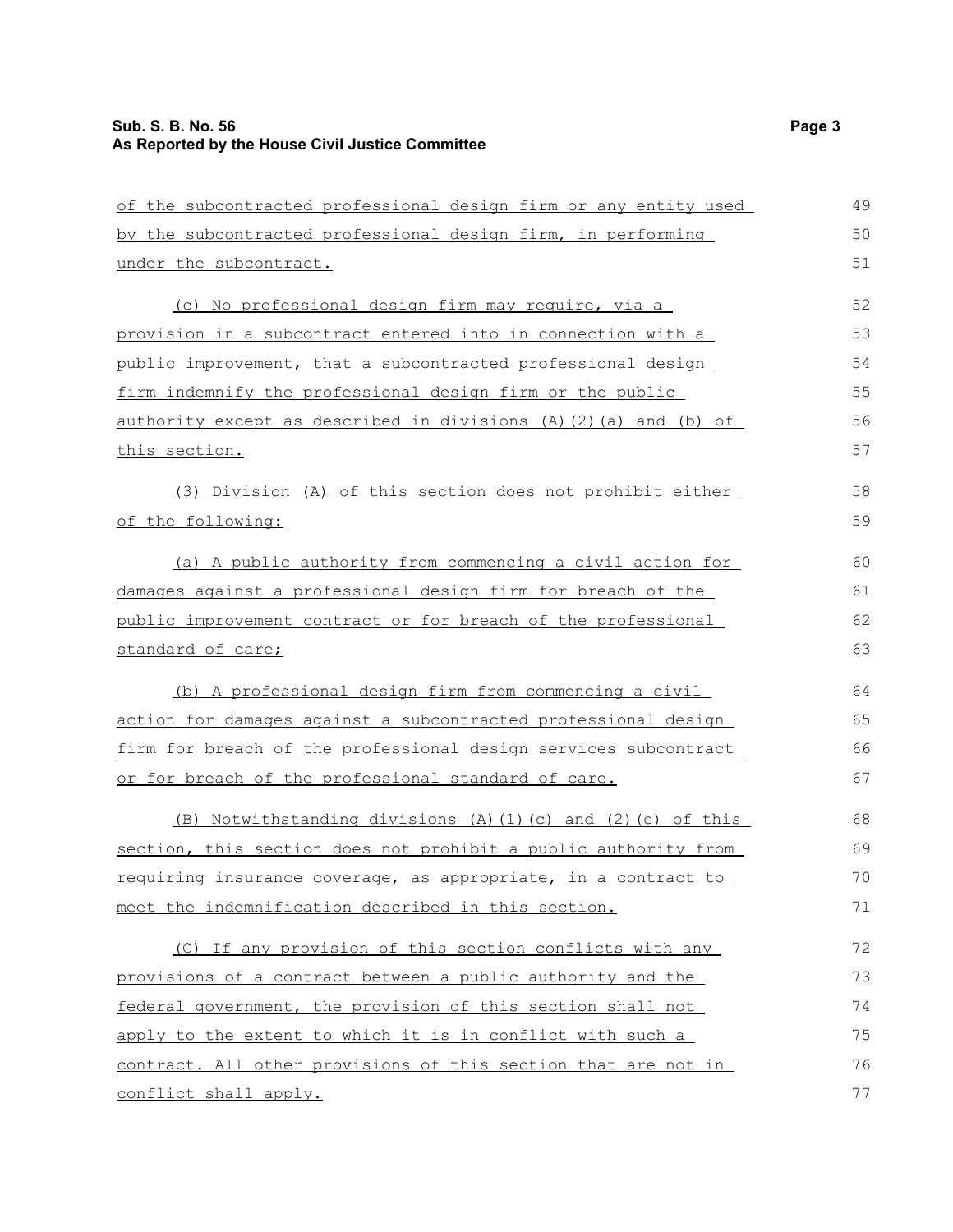### **Sub. S. B. No. 56 Page 4 As Reported by the House Civil Justice Committee**

| (D)(1) Any public improvement contract or subcontract that      | 78  |
|-----------------------------------------------------------------|-----|
| includes an indemnification provision as described in division  | 79  |
| (A) of this section shall not waive, and shall not be construed | 80  |
| as waiving, any immunity or limitation of liability as          | 81  |
| prescribed in Chapters 2744., 4123., 4125., 4127., and 4131. of | 82  |
| the Revised Code. Sections 4123.35 and 4123.80 of the Revised   | 83  |
| Code control over this section.                                 | 84  |
| (2) Any indemnification provided under this section shall       | 85  |
| not extend to liabilities that would otherwise be barred under  | 86  |
| sections 2305.06, 2305.09, or 2305.131 of the Revised Code or   | 87  |
| under any other general statute of limitation or statute of     | 88  |
| repose.                                                         | 89  |
| (E) As used in this section:                                    | 90  |
| (1) "Injury" means all of the following:                        | 91  |
| (a) Bodily injury to a person;                                  | 92  |
| (b) Sickness or disease of a person;                            | 93  |
| (c) Injury to or destruction of tangible property of a          | 94  |
| third party to the public improvement;                          | 95  |
| (d) Injury, claims, damages, or loss arising from or            | 96  |
| related to the infringement of intellectual property.           | 97  |
| (2) "Intellectual property" means any invention,                | 98  |
| discovery, work of authorship, creative work, or architectural  | 99  |
| work that may be subject to protection under federal or state   | 100 |
| patent, copyright, trademark, or trade secret laws.             | 101 |
| (3) "Liabilities" means claims, damages, or loss,               | 102 |
| including reasonable attorney's fees, costs, and expenses.      | 103 |
| (4) "Professional design firm," "professional design            | 104 |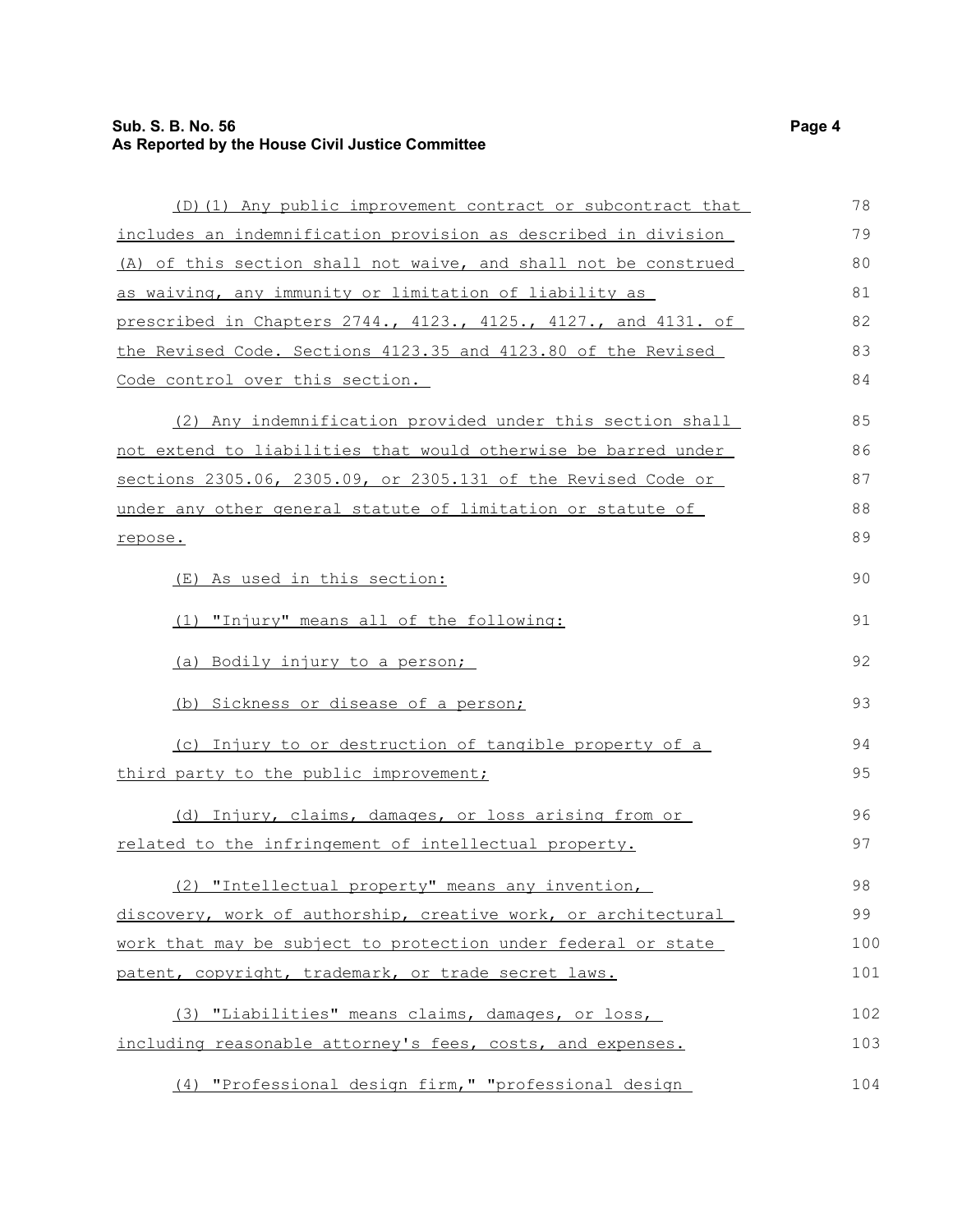### **Sub. S. B. No. 56** Page 5 **As Reported by the House Civil Justice Committee**

| services," and "public authority" have the same meanings as in              | 105 |
|-----------------------------------------------------------------------------|-----|
| section 153.65 of the Revised Code.                                         | 106 |
| (5) "Public improvement contract" has the same meaning as                   | 107 |
| in section 153.03 of the Revised Code.                                      | 108 |
| Sec. 2744.01. As used in this chapter:                                      | 109 |
| (A) "Emergency call" means a eall to duty, including, but-                  | 110 |
| not limited to, communications communication from citizensan                | 111 |
| individual, a police dispatchesdispatch, and another peace                  | 112 |
| officer, or personal <del>observations observation and knowledge by a</del> | 113 |
| peace officers of officer, only if that communication, dispatch,            | 114 |
| or personal peace officer observation or knowledge involves or              | 115 |
| concerns an inherently dangerous situations situation that                  | 116 |
| demand-demands an immediate response on the part of a peace                 | 117 |
| officer.                                                                    | 118 |
| (B) "Employee" means an officer, agent, employee, or                        | 119 |
| servant, whether or not compensated or full-time or part-time,              | 120 |
| who is authorized to act and is acting within the scope of the              | 121 |
| officer's, agent's, employee's, or servant's employment for a               | 122 |
| political subdivision. "Employee" does not include an                       | 123 |
| independent contractor and does not include any individual                  | 124 |
| engaged by a school district pursuant to section 3319.301 of the            | 125 |
| Revised Code. "Employee" includes any elected or appointed                  | 126 |
| official of a political subdivision. "Employee" also includes a             | 127 |
| person who has been convicted of or pleaded guilty to a criminal            | 128 |
| offense and who has been sentenced to perform community service             | 129 |
| work in a political subdivision whether pursuant to section                 | 130 |
| 2951.02 of the Revised Code or otherwise, and a child who is                | 131 |
| found to be a delinquent child and who is ordered by a juvenile             | 132 |
| court pursuant to section 2152.19 or 2152.20 of the Revised Code            | 133 |
| to perform community service or community work in a political               | 134 |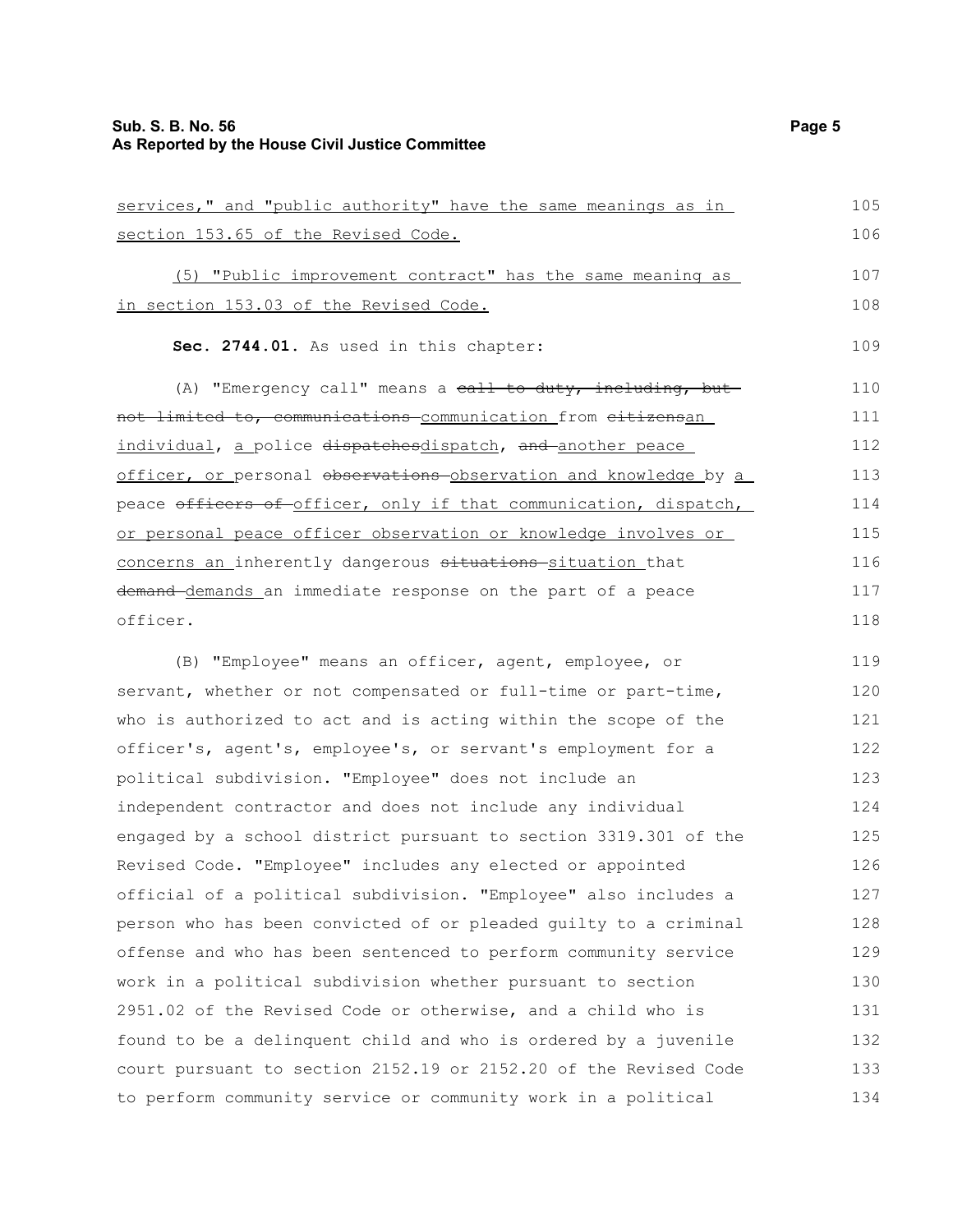### **Sub. S. B. No. 56** Page 6 **As Reported by the House Civil Justice Committee**

| subdivision.                                                     | 135 |
|------------------------------------------------------------------|-----|
| (C) (1) "Governmental function" means a function of a            | 136 |
| political subdivision that is specified in division (C)(2) of    | 137 |
| this section or that satisfies any of the following:             | 138 |
| (a) A function that is imposed upon the state as an              | 139 |
| obligation of sovereignty and that is performed by a political   | 140 |
| subdivision voluntarily or pursuant to legislative requirement;  | 141 |
| (b) A function that is for the common good of all citizens       | 142 |
| of the state;                                                    | 143 |
| (c) A function that promotes or preserves the public             | 144 |
| peace, health, safety, or welfare; that involves activities that | 145 |
| are not engaged in or not customarily engaged in by              | 146 |
| nongovernmental persons; and that is not specified in division   | 147 |
| (G) (2) of this section as a proprietary function.               | 148 |
| (2) A "governmental function" includes, but is not limited       | 149 |
| to, the following:                                               | 150 |
| (a) The provision or nonprovision of police, fire,               | 151 |
| emergency medical, ambulance, and rescue services or protection; | 152 |
| (b) The power to preserve the peace; to prevent and              | 153 |
| suppress riots, disturbances, and disorderly assemblages; to     | 154 |
| prevent, mitigate, and clean up releases of oil and hazardous    | 155 |
| and extremely hazardous substances as defined in section 3750.01 | 156 |
| of the Revised Code; and to protect persons and property;        | 157 |
| (c) The provision of a system of public education;               | 158 |
| (d) The provision of a free public library system;               | 159 |
| (e) The requlation of the use of, and the maintenance and        | 160 |
|                                                                  |     |

repair of, roads, highways, streets, avenues, alleys, sidewalks, 161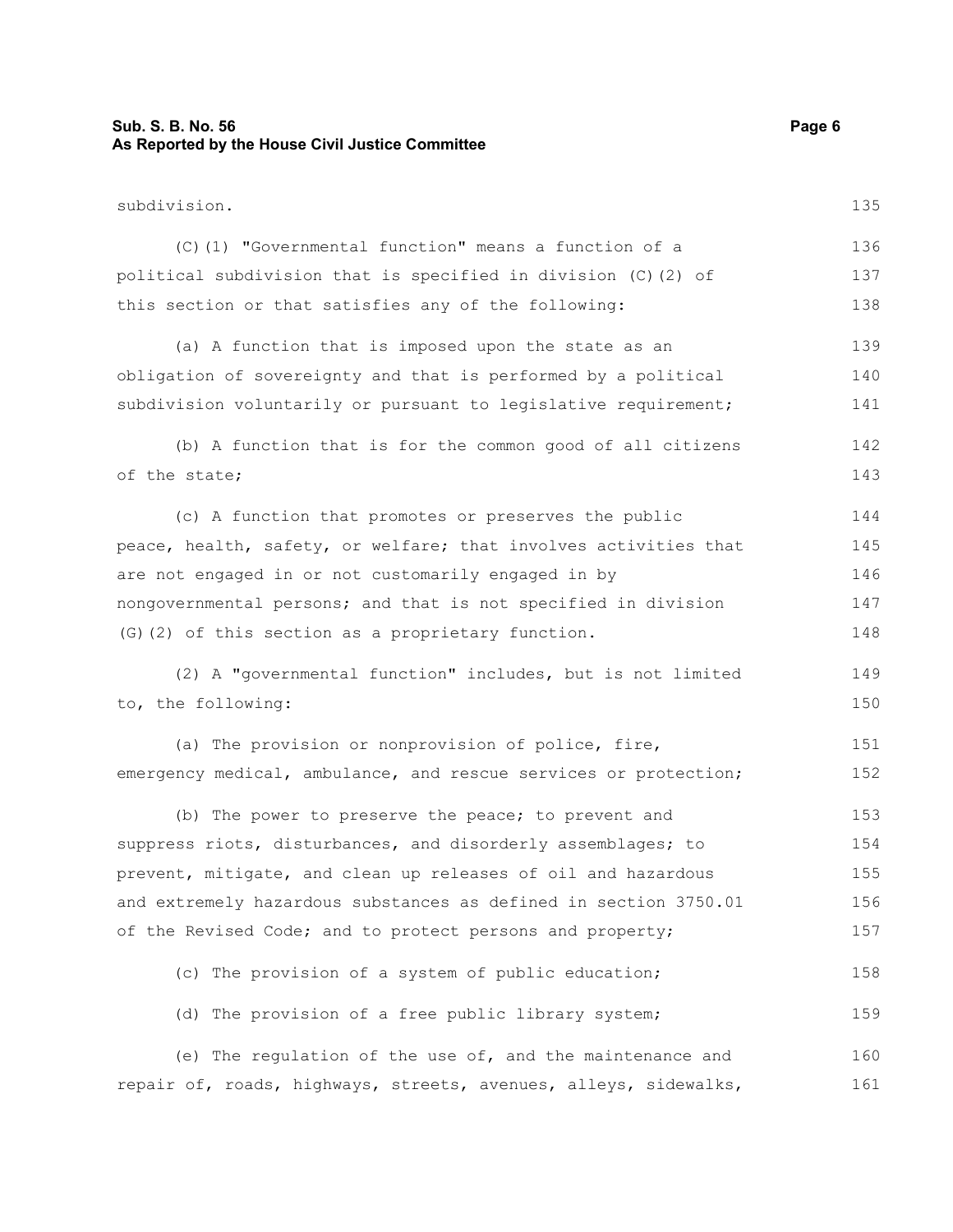### **Sub. S. B. No. 56 Page 7 As Reported by the House Civil Justice Committee**

including, but not limited to, a sewer system;

| bridges, aqueducts, viaducts, and public grounds;                  | 162 |
|--------------------------------------------------------------------|-----|
| (f) Judicial, quasi-judicial, prosecutorial, legislative,          | 163 |
| and quasi-legislative functions;                                   | 164 |
| (q) The construction, reconstruction, repair, renovation,          | 165 |
| maintenance, and operation of buildings that are used in           | 166 |
| connection with the performance of a governmental function,        | 167 |
| including, but not limited to, office buildings and courthouses;   | 168 |
| (h) The design, construction, reconstruction, renovation,          | 169 |
| repair, maintenance, and operation of jails, places of juvenile    | 170 |
| detention, workhouses, or any other detention facility, as         | 171 |
| defined in section 2921.01 of the Revised Code;                    | 172 |
| (i) The enforcement or nonperformance of any law;                  | 173 |
| (j) The regulation of traffic, and the erection or                 | 174 |
| nonerection of traffic signs, signals, or control devices;         | 175 |
| (k) The collection and disposal of solid wastes, as                | 176 |
| defined in section 3734.01 of the Revised Code, including, but     | 177 |
| not limited to, the operation of solid waste disposal              | 178 |
| facilities, as "facilities" is defined in that section, and the    | 179 |
| collection and management of hazardous waste generated by          | 180 |
| households. As used in division $(C)$ $(2)$ $(k)$ of this section, | 181 |
| "hazardous waste generated by households" means solid waste        | 182 |
| originally generated by individual households that is listed       | 183 |
| specifically as hazardous waste in or exhibits one or more         | 184 |
| characteristics of hazardous waste as defined by rules adopted     | 185 |
| under section 3734.12 of the Revised Code, but that is excluded    | 186 |
| from regulation as a hazardous waste by those rules.               | 187 |
| (1) The provision or nonprovision, planning or design,             | 188 |
| construction, or reconstruction of a public improvement,           | 189 |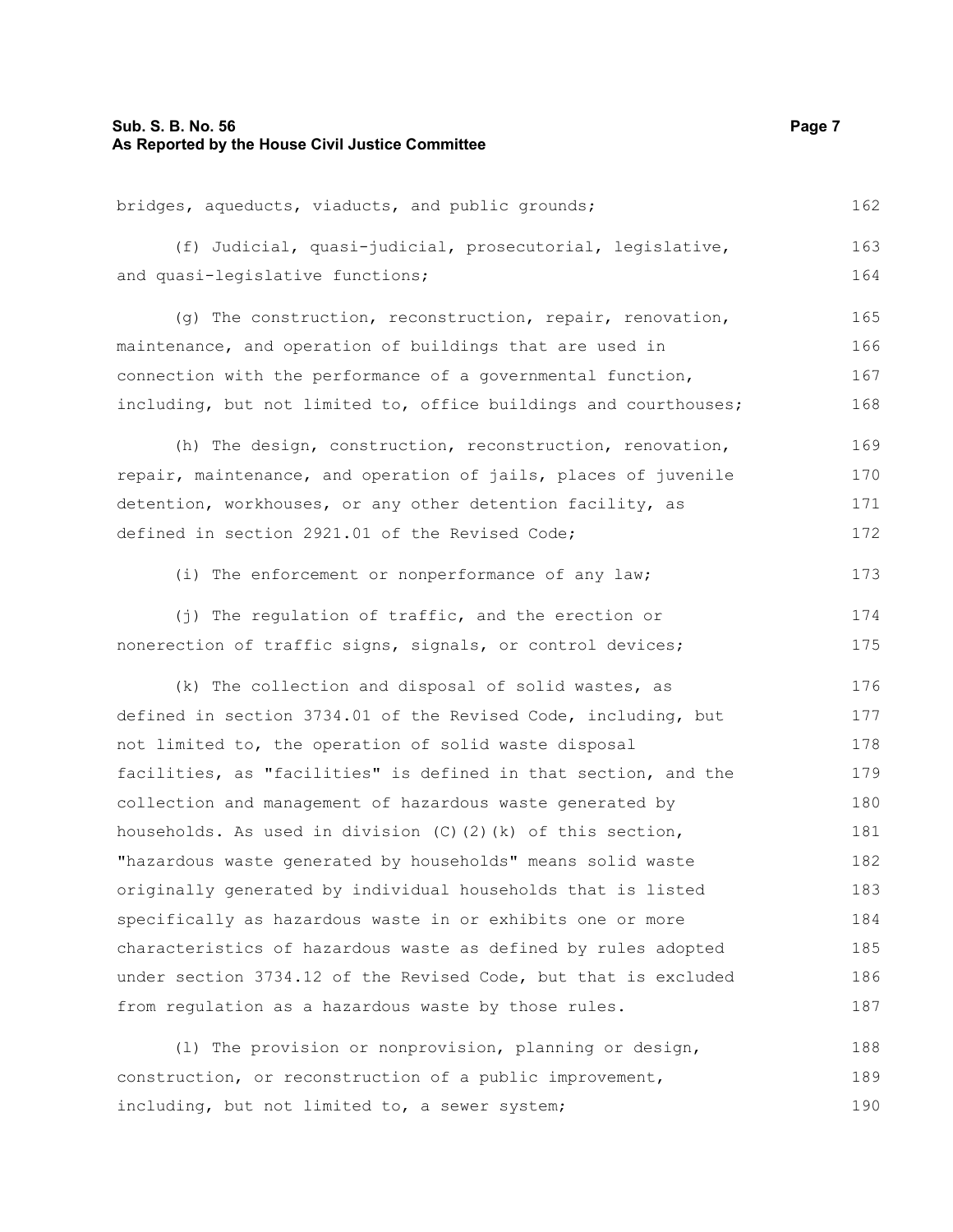#### **Sub. S. B. No. 56 Page 8** Page 8 Page 8 Page 8 **As Reported by the House Civil Justice Committee**

(m) The operation of a job and family services department or agency, including, but not limited to, the provision of assistance to aged and infirm persons and to persons who are indigent; 191 192 193 194

(n) The operation of a health board, department, or agency, including, but not limited to, any statutorily required or permissive program for the provision of immunizations or other inoculations to all or some members of the public, provided that a "governmental function" does not include the supply, manufacture, distribution, or development of any drug or vaccine employed in any such immunization or inoculation program by any supplier, manufacturer, distributor, or developer of the drug or vaccine; 195 196 197 198 199 200 201 202 203

(o) The operation of mental health facilities, developmental disabilities facilities, alcohol treatment and control centers, and children's homes or agencies; 204 205 206

(p) The provision or nonprovision of inspection services of all types, including, but not limited to, inspections in connection with building, zoning, sanitation, fire, plumbing, and electrical codes, and the taking of actions in connection with those types of codes, including, but not limited to, the approval of plans for the construction of buildings or structures and the issuance or revocation of building permits or stop work orders in connection with buildings or structures; 207 208 209 210 211 212 213 214

(q) Urban renewal projects and the elimination of slum conditions, including the performance of any activity that a county land reutilization corporation is authorized to perform under Chapter 1724. or 5722. of the Revised Code; 215 216 217 218

(r) Flood control measures;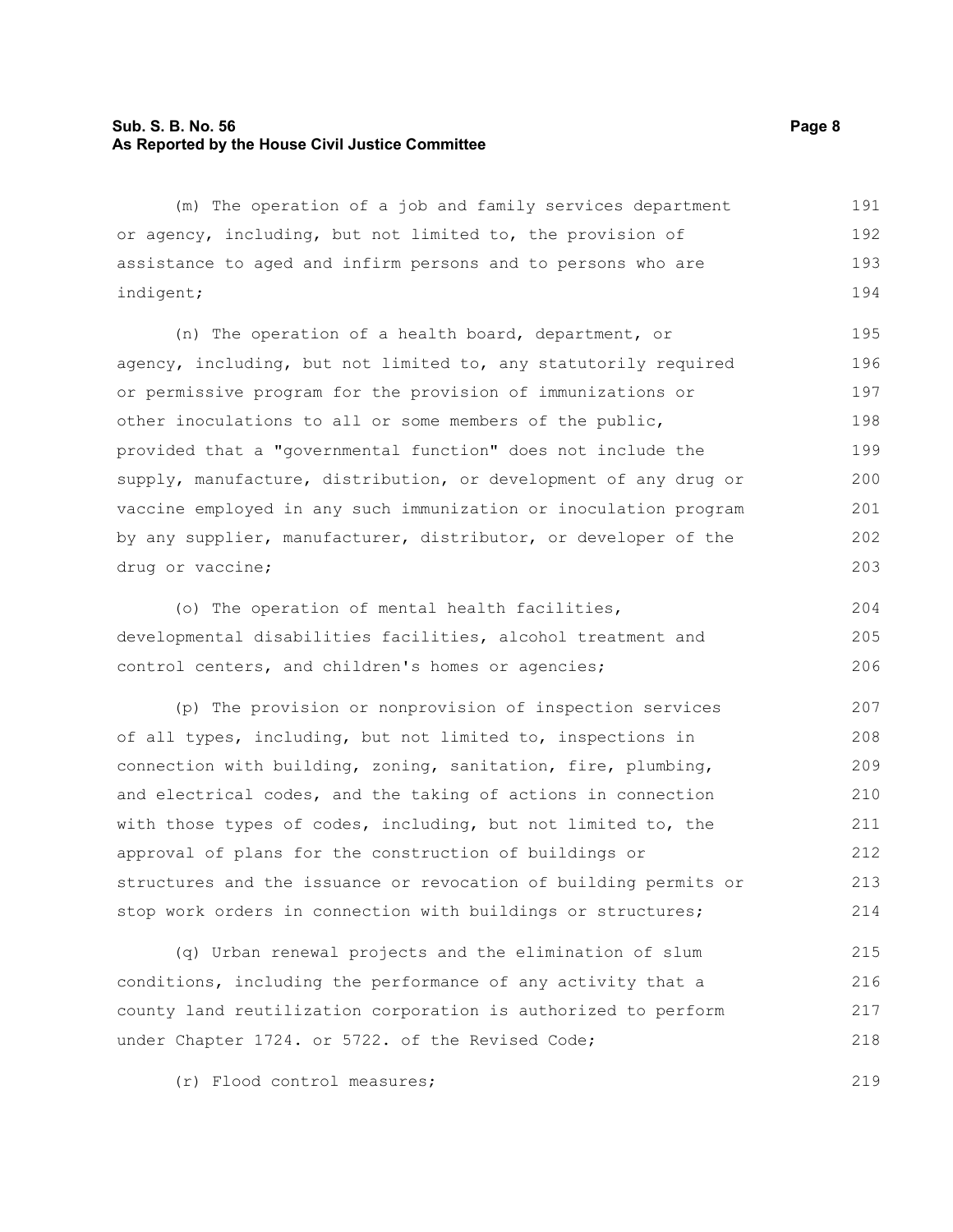### **Sub. S. B. No. 56 Page 9 As Reported by the House Civil Justice Committee**

| (s) The design, construction, reconstruction, renovation,        | 220 |
|------------------------------------------------------------------|-----|
| operation, care, repair, and maintenance of a township cemetery; | 221 |
| (t) The issuance of revenue obligations under section            | 222 |
| 140.06 of the Revised Code;                                      | 223 |
| (u) The design, construction, reconstruction, renovation,        | 224 |
| repair, maintenance, and operation of any school athletic        | 225 |
| facility, school auditorium, or gymnasium or any recreational    | 226 |
| area or facility, including, but not limited to, any of the      | 227 |
| following:                                                       | 228 |
| (i) A park, playground, or playfield;                            | 229 |
| (ii) An indoor recreational facility;                            | 230 |
| (iii) A zoo or zoological park;                                  | 231 |
| (iv) A bath, swimming pool, pond, water park, wading pool,       | 232 |
| wave pool, water slide, or other type of aquatic facility;       | 233 |
| (v) A golf course;                                               | 234 |
| (vi) A bicycle motocross facility or other type of               | 235 |
| recreational area or facility in which bicycling, skating, skate | 236 |
| boarding, or scooter riding is engaged;                          | 237 |
| (vii) A rope course or climbing walls;                           | 238 |
| (viii) An all-purpose vehicle facility in which all-             | 239 |
| purpose vehicles, as defined in section 4519.01 of the Revised   | 240 |
| Code, are contained, maintained, or operated for recreational    | 241 |
| activities.                                                      | 242 |
| (v) The provision of public defender services by a county        | 243 |
| or joint county public defender's office pursuant to Chapter     | 244 |
| 120. of the Revised Code;                                        | 245 |
| (w) (i) At any time before regulations prescribed pursuant       | 246 |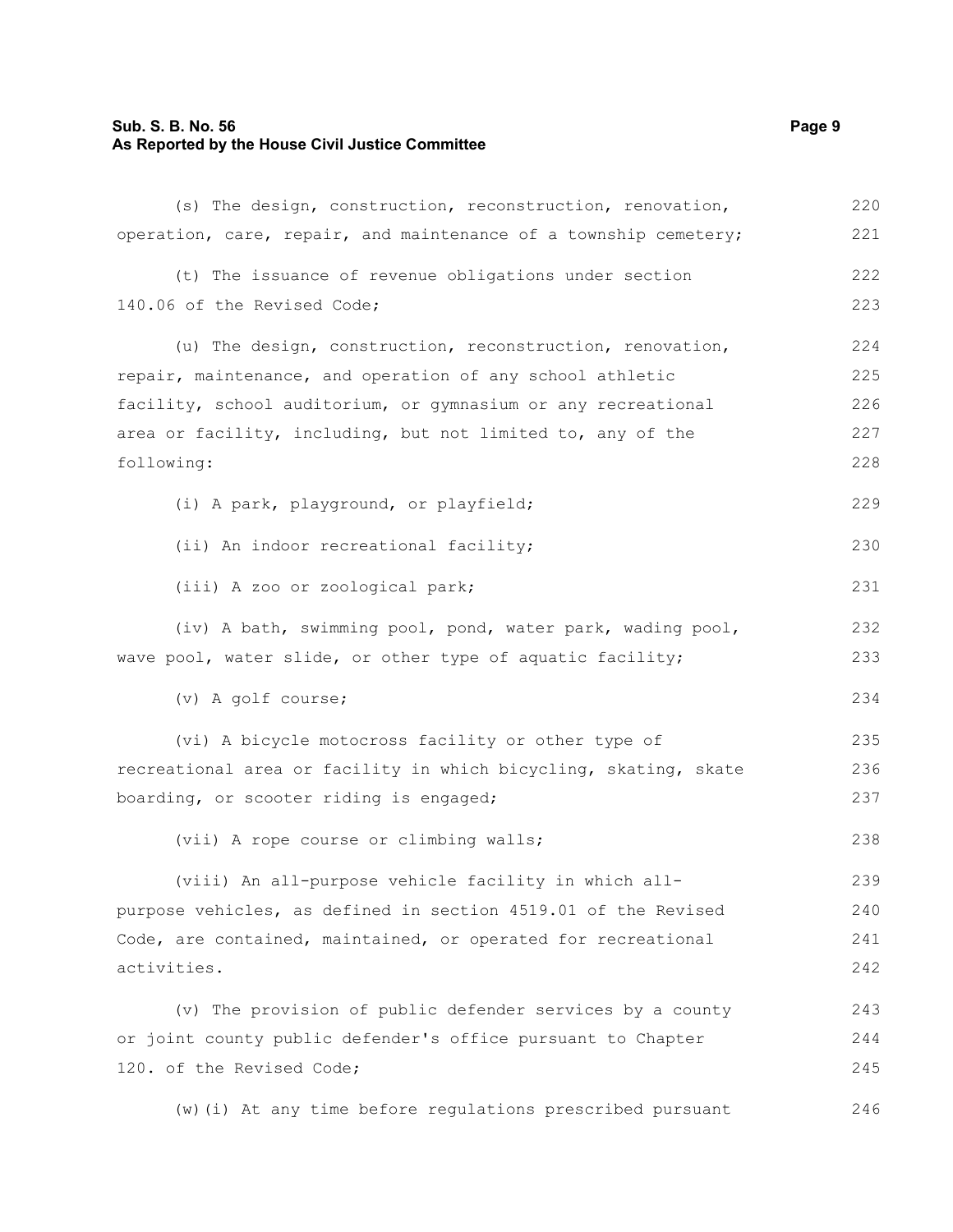#### **Sub. S. B. No. 56 Page 10 As Reported by the House Civil Justice Committee**

to 49 U.S.C.A 20153 become effective, the designation, establishment, design, construction, implementation, operation, repair, or maintenance of a public road rail crossing in a zone within a municipal corporation in which, by ordinance, the legislative authority of the municipal corporation regulates the sounding of locomotive horns, whistles, or bells; 247 248 249 250 251 252

(ii) On and after the effective date of regulations prescribed pursuant to 49 U.S.C.A. 20153, the designation, establishment, design, construction, implementation, operation, repair, or maintenance of a public road rail crossing in such a zone or of a supplementary safety measure, as defined in 49 U.S.C.A 20153, at or for a public road rail crossing, if and to the extent that the public road rail crossing is excepted, pursuant to subsection (c) of that section, from the requirement of the regulations prescribed under subsection (b) of that section. 253 254 255 256 257 258 259 260 261 262

(x) A function that the general assembly mandates a political subdivision to perform.

(D) "Law" means any provision of the constitution, statutes, or rules of the United States or of this state; provisions of charters, ordinances, resolutions, and rules of political subdivisions; and written policies adopted by boards of education. When used in connection with the "common law," this definition does not apply. 265 266 267 268 269 270

(E) "Motor vehicle" has the same meaning as in section 4511.01 of the Revised Code.

(F) "Political subdivision" or "subdivision" means a municipal corporation, township, county, school district, or other body corporate and politic responsible for governmental 273 274 275

263 264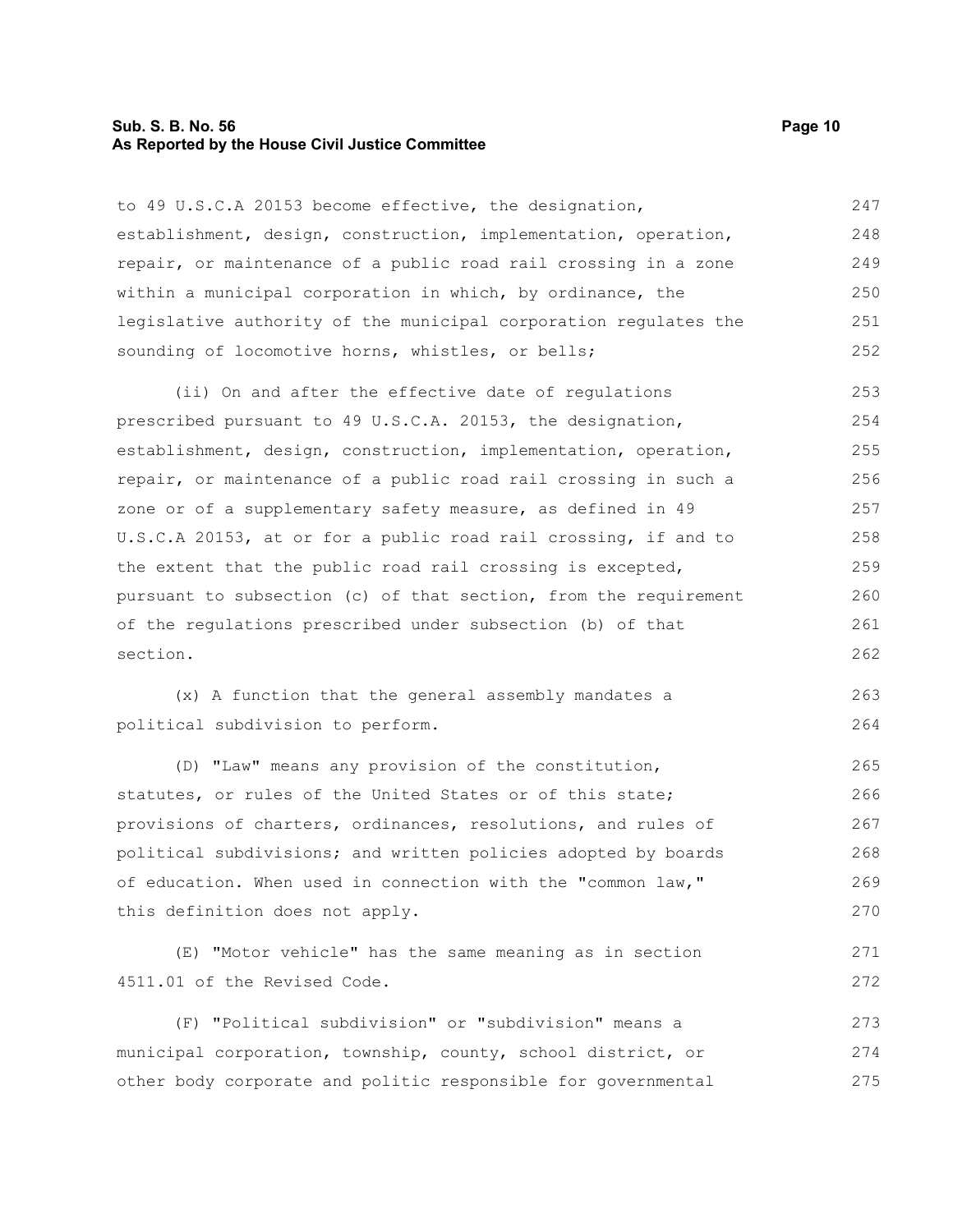#### **Sub. S. B. No. 56 Page 11 As Reported by the House Civil Justice Committee**

activities in a geographic area smaller than that of the state. "Political subdivision" includes, but is not limited to, a county hospital commission appointed under section 339.14 of the Revised Code, board of hospital commissioners appointed for a municipal hospital under section 749.04 of the Revised Code, board of hospital trustees appointed for a municipal hospital under section 749.22 of the Revised Code, regional planning commission created pursuant to section 713.21 of the Revised Code, county planning commission created pursuant to section 713.22 of the Revised Code, joint planning council created pursuant to section 713.231 of the Revised Code, interstate regional planning commission created pursuant to section 713.30 of the Revised Code, port authority created pursuant to section 4582.02 or 4582.26 of the Revised Code or in existence on December 16, 1964, regional council established by political subdivisions pursuant to Chapter 167. of the Revised Code, emergency planning district and joint emergency planning district designated under section 3750.03 of the Revised Code, joint emergency medical services district created pursuant to section 307.052 of the Revised Code, fire and ambulance district created pursuant to section 505.375 of the Revised Code, joint interstate emergency planning district established by an agreement entered into under that section, county solid waste management district and joint solid waste management district established under section 343.01 or 343.012 of the Revised Code, community school established under Chapter 3314. of the Revised Code, county land reutilization corporation organized under Chapter 1724. of the Revised Code, the county or counties served by a community-based correctional facility and program or district community-based correctional facility and program established and operated under sections 2301.51 to 2301.58 of the Revised Code, a community-based correctional facility and 276 277 278 279 280 281 282 283 284 285 286 287 288 289 290 291 292 293 294 295 296 297 298 299 300 301 302 303 304 305 306 307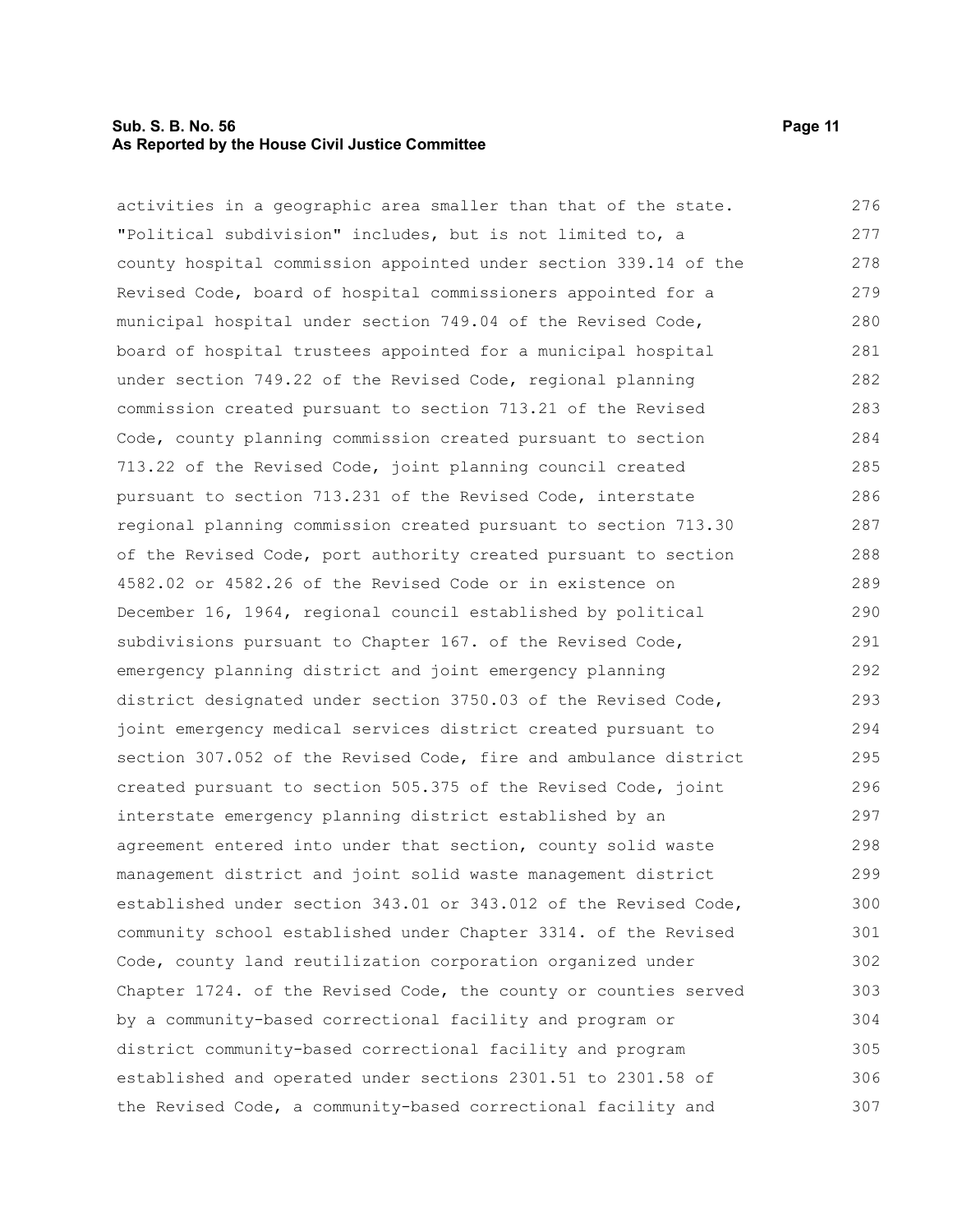#### **Sub. S. B. No. 56 Page 12 As Reported by the House Civil Justice Committee**

program or district community-based correctional facility and

program that is so established and operated, and the facility governing board of a community-based correctional facility and program or district community-based correctional facility and program that is so established and operated. (G)(1) "Proprietary function" means a function of a political subdivision that is specified in division (G)(2) of this section or that satisfies both of the following: (a) The function is not one described in division (C)(1) (a) or (b) of this section and is not one specified in division (C)(2) of this section; (b) The function is one that promotes or preserves the public peace, health, safety, or welfare and that involves activities that are customarily engaged in by nongovernmental persons. (2) A "proprietary function" includes, but is not limited to, the following: (a) The operation of a hospital by one or more political subdivisions; (b) The design, construction, reconstruction, renovation, repair, maintenance, and operation of a public cemetery other than a township cemetery; (c) The establishment, maintenance, and operation of a utility, including, but not limited to, a light, gas, power, or heat plant, a railroad, a busline or other transit company, an airport, and a municipal corporation water supply system; (d) The maintenance, destruction, operation, and upkeep of 309 310 311 312 313 314 315 316 317 318 319 320 321 322 323 324 325 326 327 328 329 330 331 332 333 334

a sewer system;

308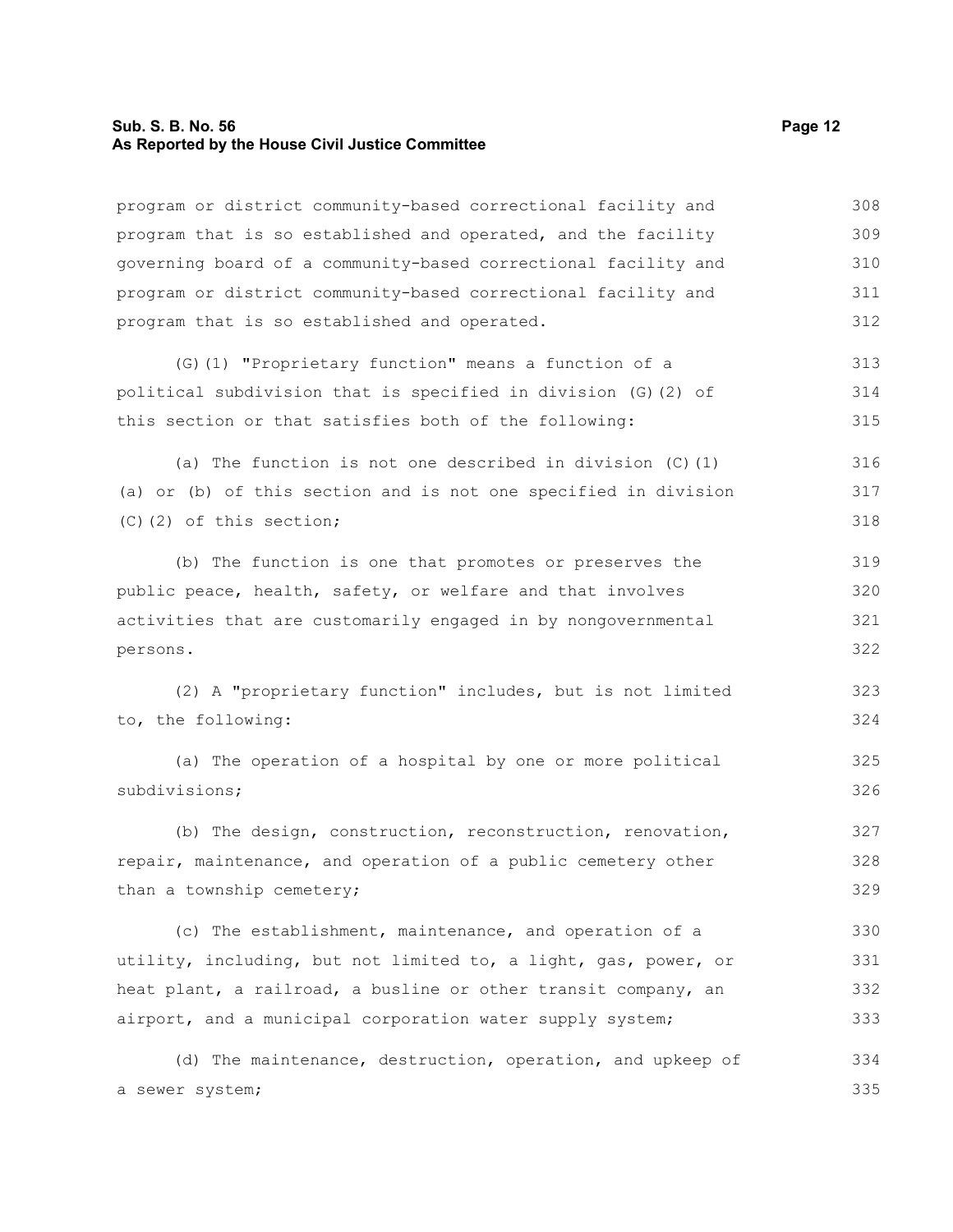#### **Sub. S. B. No. 56 Page 13 As Reported by the House Civil Justice Committee**

(e) The operation and control of a public stadium, auditorium, civic or social center, exhibition hall, arts and crafts center, band or orchestra, or off-street parking facility. 336 337 338 339

(H) "Public roads" means public roads, highways, streets, avenues, alleys, and bridges within a political subdivision. "Public roads" does not include berms, shoulders, rights-of-way, or traffic control devices unless the traffic control devices are mandated by the Ohio manual of uniform traffic control devices. 340 341 342 343 344 345

(I) "State" means the state of Ohio, including, but not limited to, the general assembly, the supreme court, the offices of all elected state officers, and all departments, boards, offices, commissions, agencies, colleges and universities, institutions, and other instrumentalities of the state of Ohio. "State" does not include political subdivisions. 346 347 348 349 350 351

**Sec. 2744.05.** Notwithstanding any other provisions of the Revised Code or rules of a court to the contrary, in an action against a political subdivision to recover damages for injury, death, or loss to person or property caused by an act or omission in connection with a governmental or proprietary function: 352 353 354 355 356 357

(A) Punitive or exemplary damages shall not be awarded. 358

(B)(1) If a claimant receives or is entitled to receive benefits for injuries or loss allegedly incurred from a policy or policies of insurance or any other source, the benefits shall be disclosed to the court, and the amount of the benefits shall be deducted from any award against a political subdivision recovered by that claimant. No insurer or other person is 359 360 361 362 363 364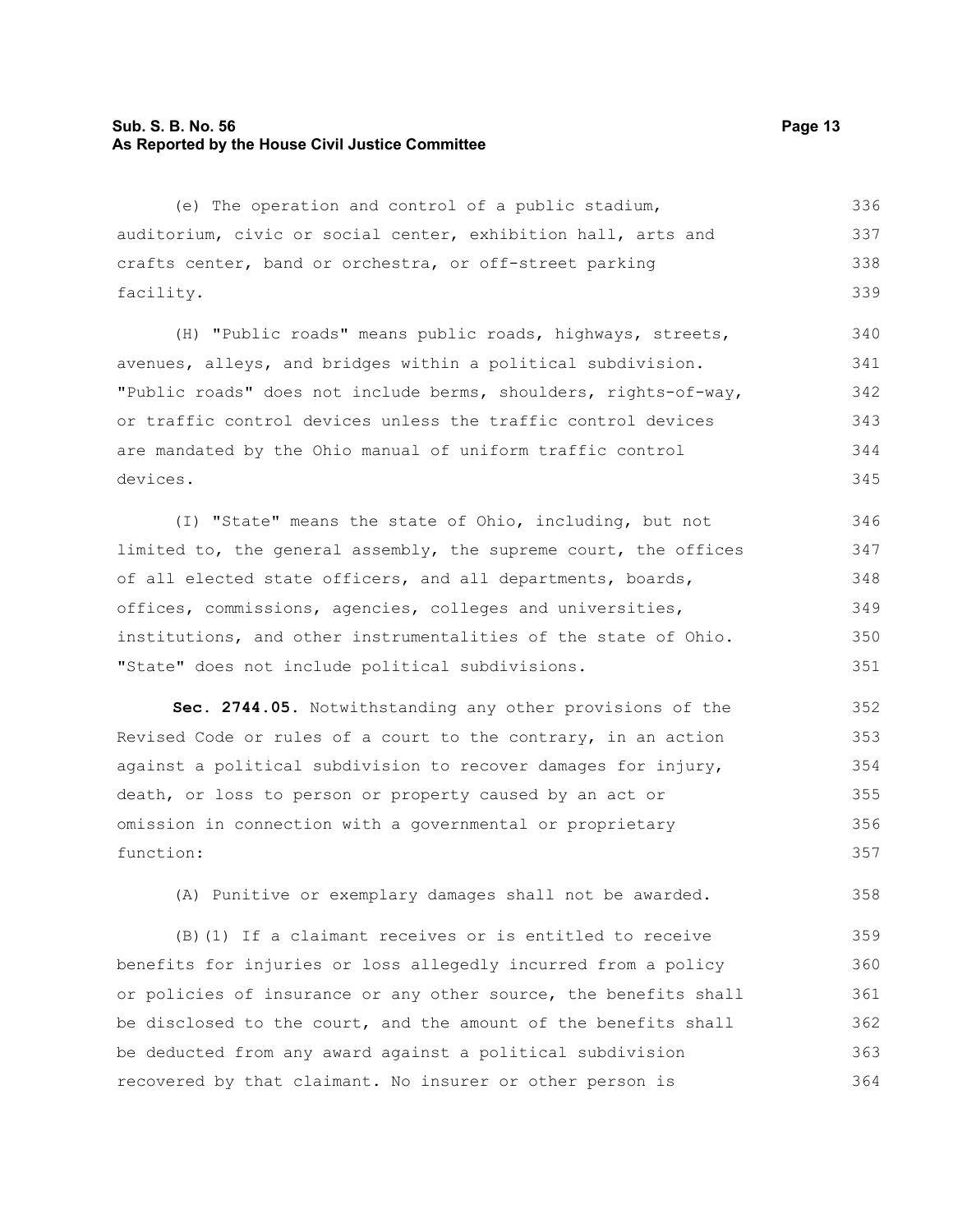#### **Sub. S. B. No. 56 Page 14 As Reported by the House Civil Justice Committee**

entitled to bring an action under a subrogation provision in an insurance or other contract against a political subdivision with respect to those benefits. 365 366 367

The amount of the benefits shall be deducted from an award against a political subdivision under division (B)(1) of this section regardless of whether the claimant may be under an obligation to pay back the benefits upon recovery, in whole or in part, for the claim. A claimant whose benefits have been deducted from an award under division (B)(1) of this section is not considered fully compensated and shall not be required to reimburse a subrogated claim for benefits deducted from an award pursuant to division (B)(1) of this section. 368 369 370 371 372 373 374 375 376

(2) Nothing in division (B)(1) of this section shall be construed to do either of the following:

(a) Limit the rights of a beneficiary under a life insurance policy or the rights of sureties under fidelity or surety bonds; 379 380 381

(b) Prohibit the department of medicaid from recovering from the political subdivision, pursuant to section 5160.37 of the Revised Code, the cost of medical assistance provided under a medical assistance program. 383 384 385

(C)(1) There shall not be any limitation on compensatory damages that represent the actual loss of the person who is awarded the damages. However, except in wrongful death actions brought pursuant to Chapter 2125. of the Revised Code, damages that arise from the same cause of action, transaction or occurrence, or series of transactions or occurrences and that do not represent the actual loss of the person who is awarded the damages shall not exceed two hundred fifty thousand dollars in 386 387 388 389 390 391 392 393

377 378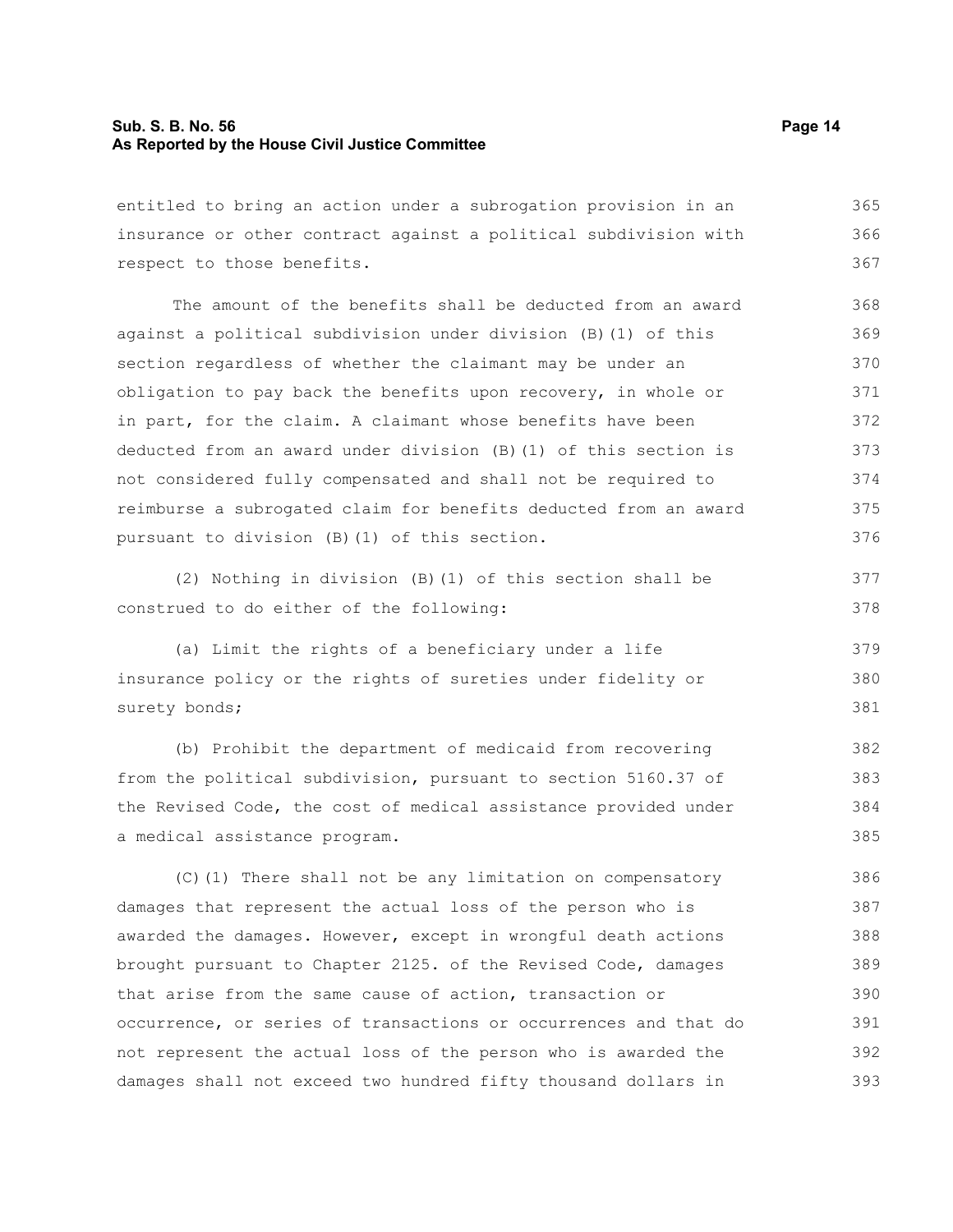#### **Sub. S. B. No. 56 Page 15 As Reported by the House Civil Justice Committee**

favor of any one person. The limitation on damages that do not represent the actual loss of the person who is awarded the damages provided in this division does not apply to court costs that are awarded to a plaintiff, or to interest on a judgment rendered in favor of a plaintiff, in an action against a political subdivision. 394 395 396 397 398 399

(2) Any compensatory damages recoverable against a political subdivision for a peace officer's, fire fighter's, or emergency medical technician's operation of a motor vehicle shall be reduced by the percentage of contributory fault attributable to the plaintiff or any other parties, subject to sections 2307.22, 2307.23, and 2315.32 to 2315.36 of the Revised Code. 400 401 402 403 404 405 406

(3) As used in this division, "the actual loss of the person who is awarded the damages" includes all of the following: 407 408 409

(a) All wages, salaries, or other compensation lost by the person injured as a result of the injury, including wages, salaries, or other compensation lost as of the date of a judgment and future expected lost earnings of the person injured; 410 411 412 413 414

(b) All expenditures of the person injured or another person on behalf of the person injured for medical care or treatment, for rehabilitation services, or for other care, treatment, services, products, or accommodations that were necessary because of the injury; 415 416 417 418 419

(c) All expenditures to be incurred in the future, as determined by the court, by the person injured or another person on behalf of the person injured for medical care or treatment, 420 421 422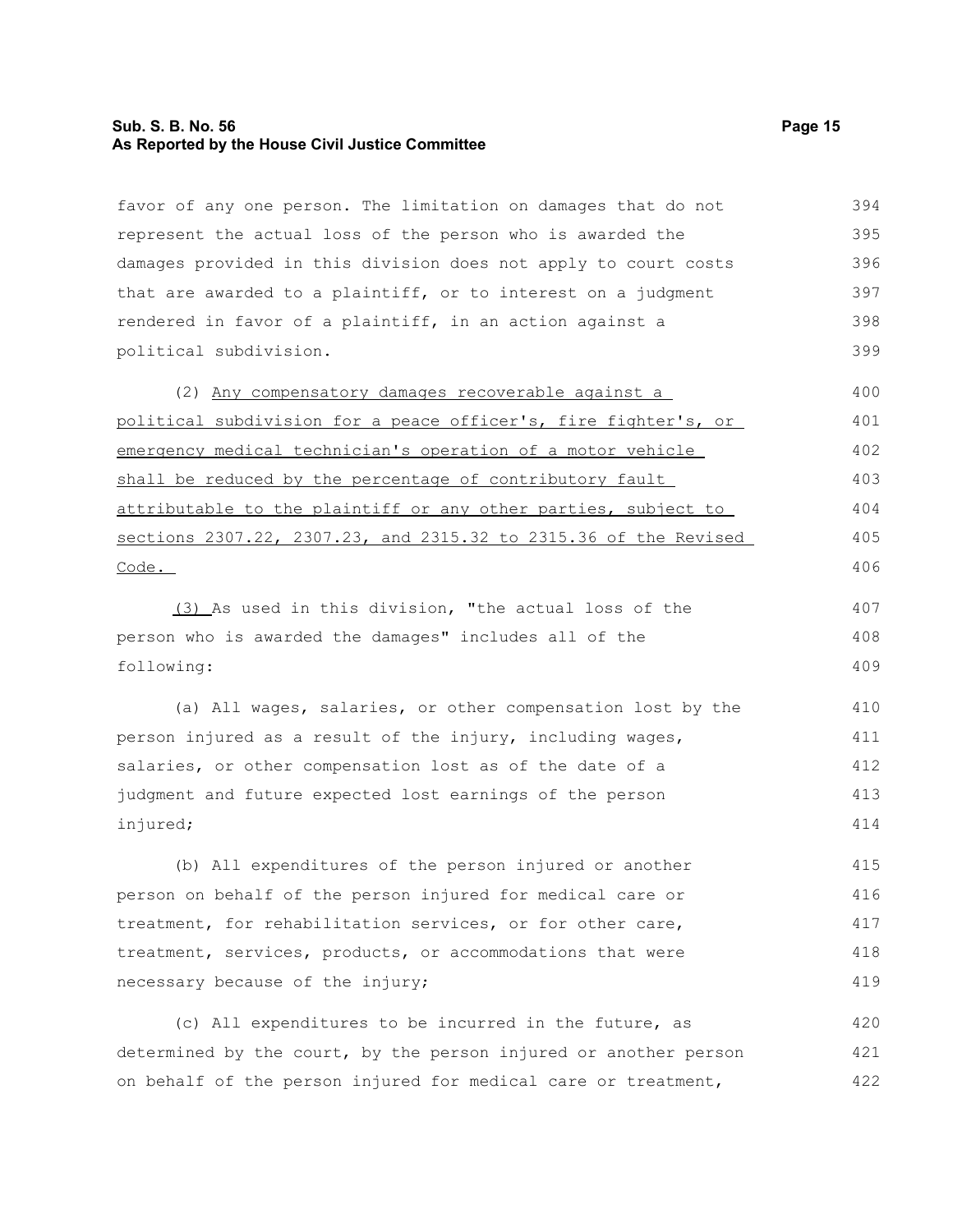for rehabilitation services, or for other care, treatment, services, products, or accommodations that will be necessary because of the injury; 423 424 425

(d) All expenditures of a person whose property was injured or destroyed or of another person on behalf of the person whose property was injured or destroyed in order to repair or replace the property that was injured or destroyed; 426 427 428 429

(e) All expenditures of the person injured or of the person whose property was injured or destroyed or of another person on behalf of the person injured or of the person whose property was injured or destroyed in relation to the actual preparation or presentation of the claim involved; 430 431 432 433 434

(f) Any other expenditures of the person injured or of the person whose property was injured or destroyed or of another person on behalf of the person injured or of the person whose property was injured or destroyed that the court determines represent an actual loss experienced because of the personal or property injury or property loss. 435 436 437 438 439 440

"The actual loss of the person who is awarded the damages" does not include any fees paid or owed to an attorney for any services rendered in relation to a personal or property injury or property loss, and does not include any damages awarded for pain and suffering, for the loss of society, consortium, companionship, care, assistance, attention, protection, advice, guidance, counsel, instruction, training, or education of the person injured, for mental anguish, or for any other intangible loss. 441 442 443 444 445 446 447 448 449

Sec. 4973.17. (A)(1) Upon the application of any bank; savings and loan association; savings bank; credit union; or 450 451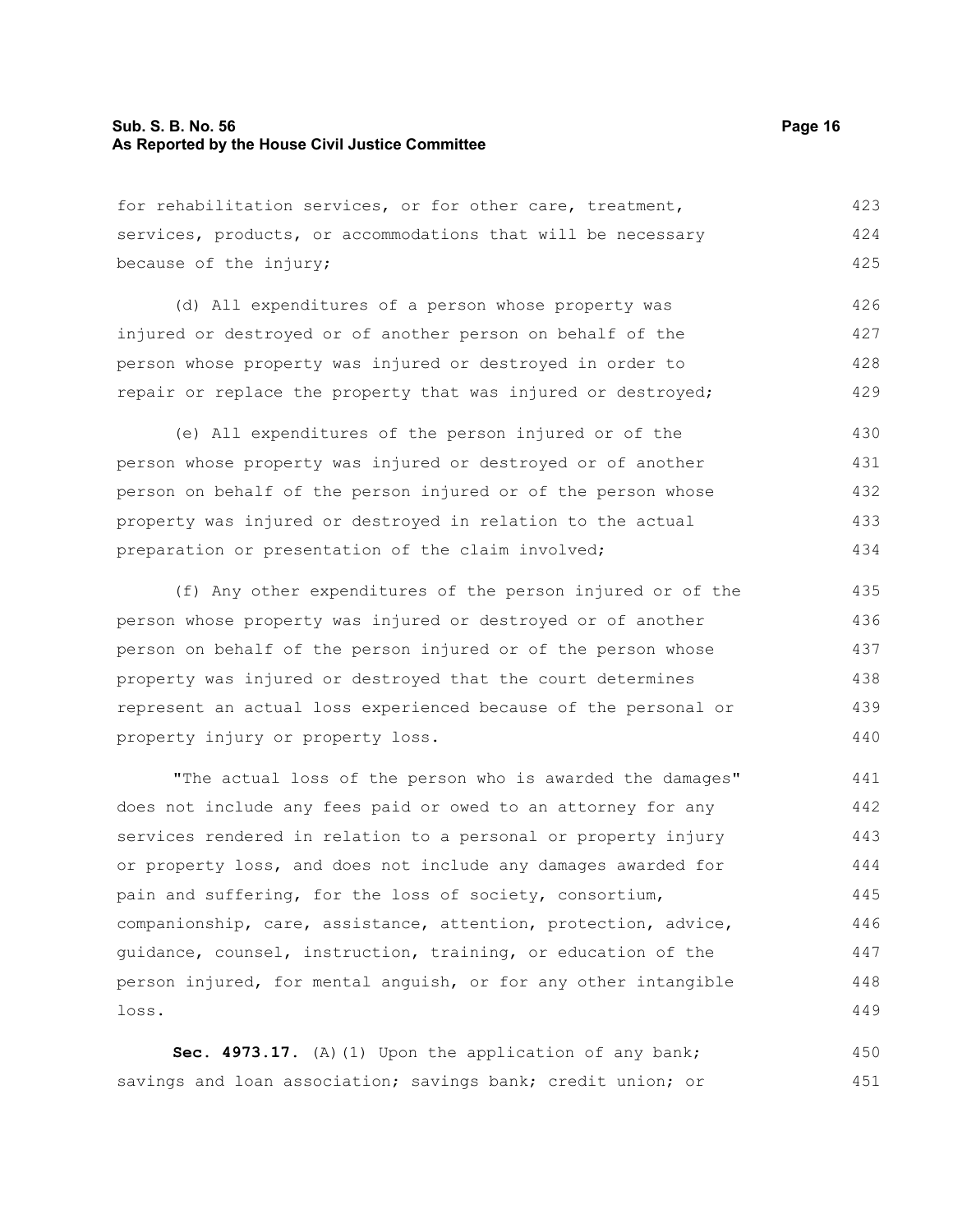#### **Sub. S. B. No. 56 Page 17 As Reported by the House Civil Justice Committee**

association of banks, savings and loan associations, savings banks, or credit unions in this state, the secretary of state may appoint and commission any persons that the bank; savings and loan association; savings bank; credit union; or association of banks, savings and loan associations, savings banks, or credit unions designates, or as many of those persons as the secretary of state considers proper, to act as police officers for and on the premises of that bank; savings and loan association; savings bank; credit union; or association of banks, savings and loan associations, savings banks, or credit unions; or elsewhere, when directly in the discharge of their duties. Police officers so appointed shall be citizens of this state and of good character. Police officers so appointed who start to perform their duties on or after April 14, 2006, shall successfully complete a training program approved by the Ohio peace officer training commission described in section 109.71 of the Revised Code and be certified by the commission within six months after starting to perform their duties. Police officers so appointed shall hold office for three years, unless, for good cause shown, their commission is revoked by the secretary of state, or by the bank; savings and loan association; savings bank; credit union; or association of banks, savings and loan associations, savings banks, or credit unions, as provided by law. 452 453 454 455 456 457 458 459 460 461 462 463 464 465 466 467 468 469 470 471 472 473 474 475

(2) Persons commissioned as police officers pursuant to division (A) of this section prior to April 14, 2006, who have not successfully completed a training program approved by the Ohio peace officer training commission, and who have not been certified by the commission, may be reappointed and recommissioned by the secretary of state only during the person's continuous employment as a police officer by the institution for 476 477 478 479 480 481 482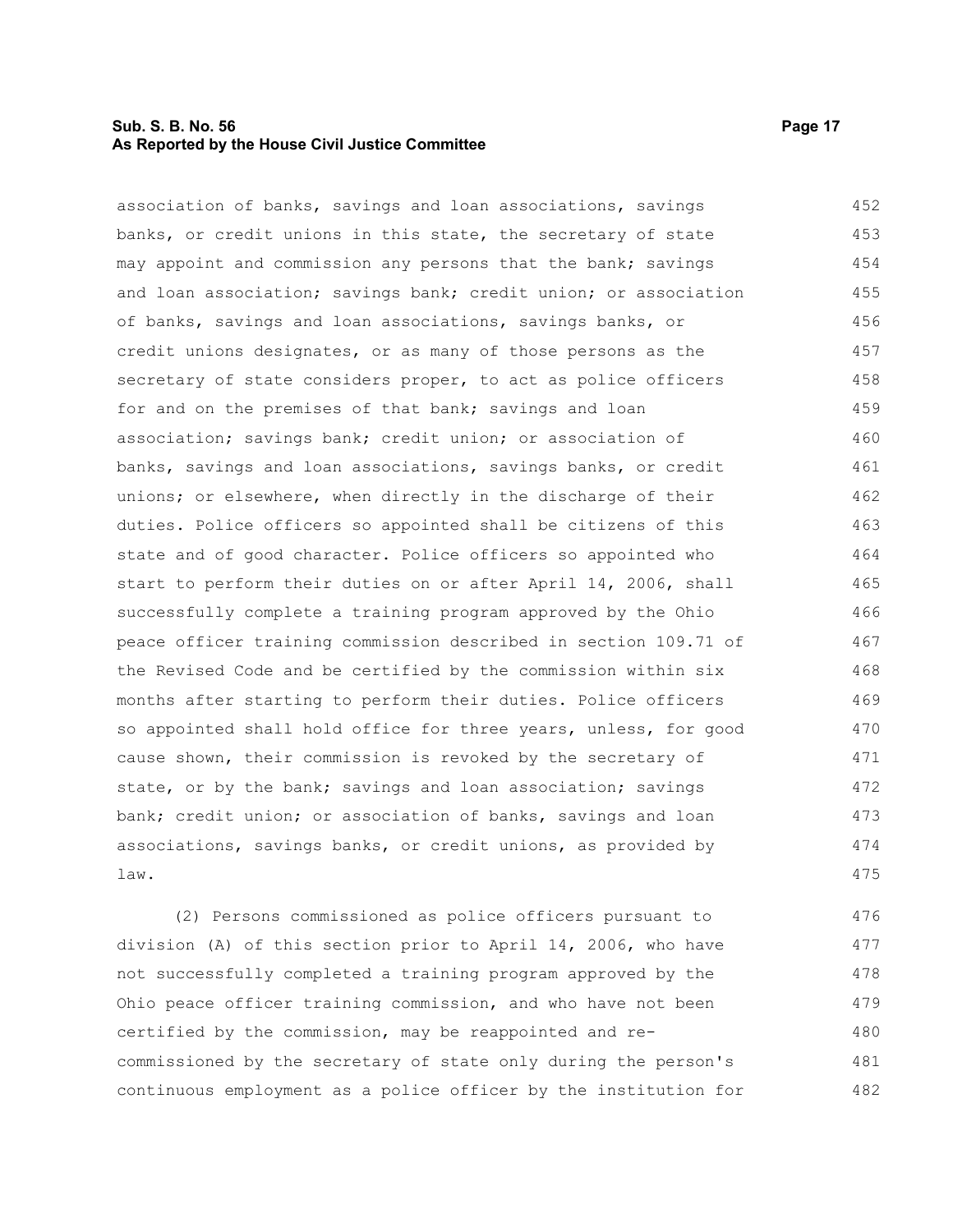#### **Sub. S. B. No. 56 Page 18 As Reported by the House Civil Justice Committee**

which the person was employed on April 14, 2006, or by a successor institution to the institution for which the person was employed on April 14, 2006. The secretary of state shall note on such appointments and commissions that the person is not a peace officer as defined in section 109.71 of the Revised Code. 483 484 485 486 487 488

(3) For the exclusive purpose of assigning break in service update training as prescribed in rule 109:2-1-12 (D) of the Administrative Code, a police officer appointed under division (A) of this section, who began performing police officer duties on or before April 14, 2006, shall be credited as holding a valid peace officer appointment retroactive to the date on which the officer began performing these duties. 489 490 491 492 493 494 495

(B) Upon the application of a company owning or using a railroad in this state and subject to section 4973.171 of the Revised Code, the secretary of state may appoint and commission any persons that the railroad company designates, or as many of those persons as the secretary of state considers proper, to act as police officers for and on the premises of the railroad company, its affiliates or subsidiaries, or elsewhere, when directly in the discharge of their duties. Police officers so appointed, within the time set by the Ohio peace officer training commission, shall successfully complete a commission approved training program and be certified by the commission. They shall hold office for three years, unless, for good cause shown, their commission is revoked by the secretary of state, or railroad company, as provided by law. 496 497 498 499 500 501 502 503 504 505 506 507 508 509

Any person holding a similar commission in another state may be commissioned and may hold office in this state without completing the approved training program required by this 510 511 512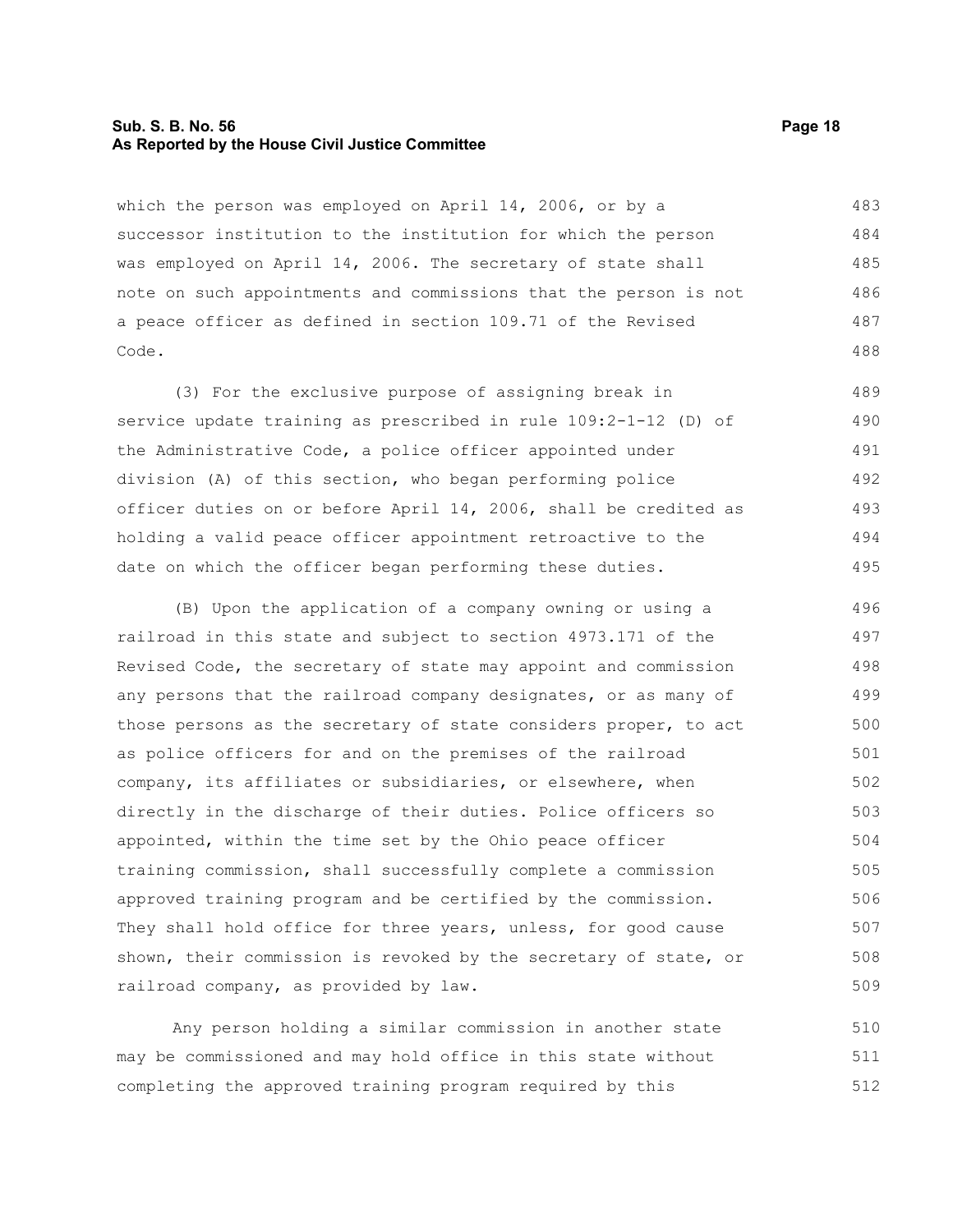#### **Sub. S. B. No. 56 Page 19 As Reported by the House Civil Justice Committee**

division provided that the person has completed a substantially equivalent training program in the other state. The Ohio peace officer training commission shall determine whether a training program in another state meets the requirements of this division. 513 514 515 516 517

(C) Upon the application of any company under contract with the United States atomic energy commission for the construction or operation of a plant at a site owned by the commission, the secretary of state may appoint and commission persons the company designates, not to exceed one hundred fifty, to act as police officers for the company at the plant or site owned by the commission. Police officers so appointed shall be citizens of this state and of good character. They shall hold office for three years, unless, for good cause shown, their commission is revoked by the secretary of state or by the company, as provided by law. 518 519 520 521 522 523 524 525 526 527 528

(D)(1) Upon the application of any hospital that is operated by a public hospital agency or a nonprofit hospital agency and that employs and maintains its own proprietary police department or security department and subject to section 4973.171 of the Revised Code, the secretary of state may appoint and commission any persons that the hospital designates, or as many of those persons as the secretary of state considers proper, to act as police officers for the hospital. No person who is appointed as a police officer under this division shall engage in any duties or activities as a police officer for the hospital or any affiliate or subsidiary of the hospital unless all of the following apply: 529 530 531 532 533 534 535 536 537 538 539 540

(a) The chief of police of the municipal corporation in which the hospital is located or, if the hospital is located in 541 542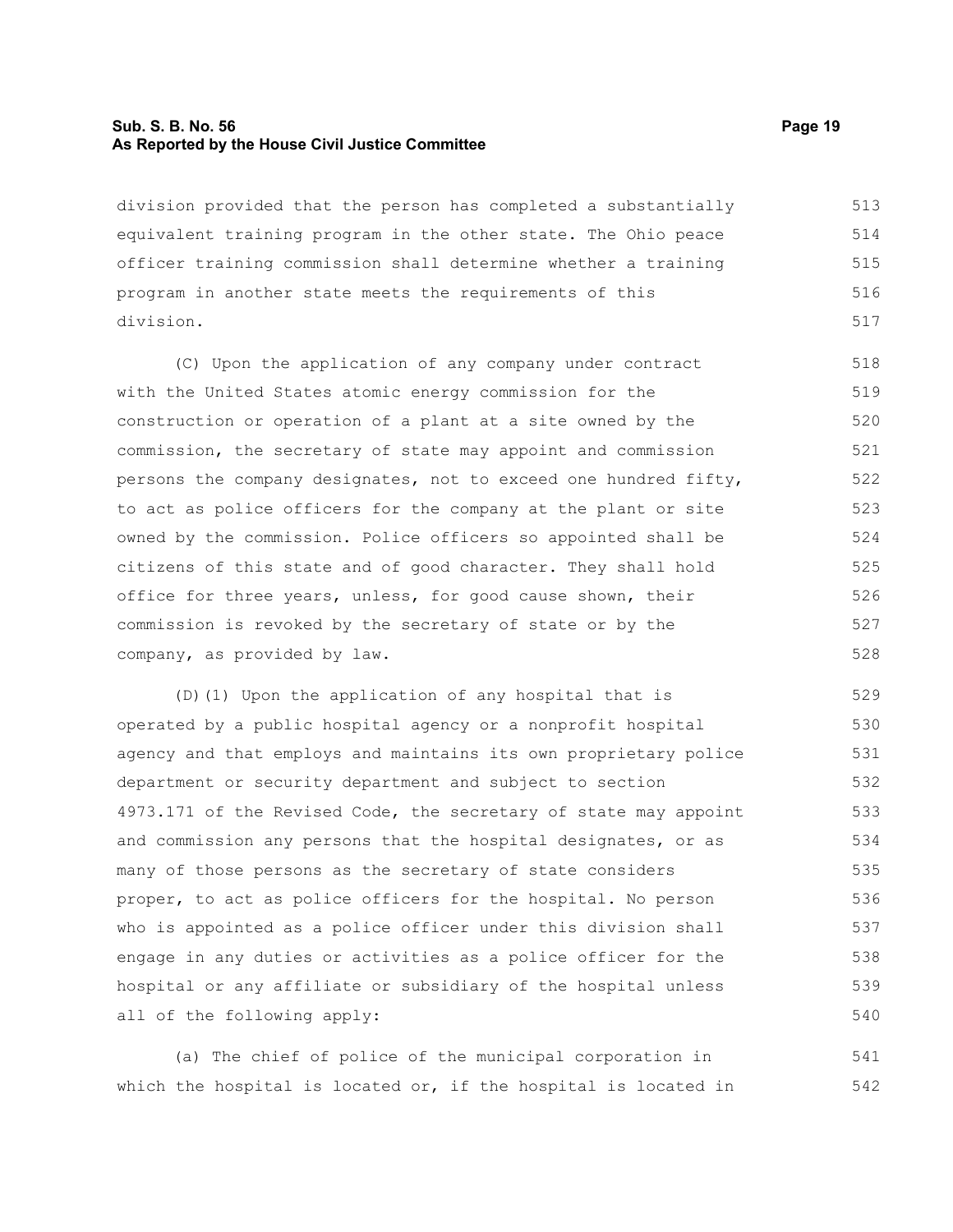#### **Sub. S. B. No. 56 Page 20 As Reported by the House Civil Justice Committee**

the unincorporated area of a county, the sheriff of that county has granted approval to the hospital to permit persons appointed as police officers under this division to engage in those duties and activities. The approval required by this division is general in nature and is intended to cover in the aggregate all persons appointed as police officers for the hospital under this division; a separate approval is not required for each appointee on an individual basis. 543 544 545 546 547 548 549 550

(b) Subsequent to the grant of approval described in division (D)(1)(a) of this section, the hospital has entered into a written agreement with the chief of police of the municipal corporation in which the hospital is located or, if the hospital is located in the unincorporated area of a county, with the sheriff of that county, that sets forth the standards and criteria to govern the interaction and cooperation between persons appointed as police officers for the hospital under this division and law enforcement officers serving the agency represented by the chief of police or sheriff who signed the agreement in areas of their concurrent jurisdiction. The written agreement shall be signed by the appointing authority of the hospital and by the chief of police or sheriff. The standards and criteria may include, but are not limited to, provisions governing the reporting of offenses discovered by hospital police officers to the agency represented by the chief of police or sheriff, provisions governing investigatory responsibilities relative to offenses committed on hospital property, and provisions governing the processing and confinement of persons arrested for offenses committed on hospital property. The agreement required by this division is intended to apply in the aggregate to all persons appointed as police officers for the hospital under this division; a separate agreement is not 551 552 553 554 555 556 557 558 559 560 561 562 563 564 565 566 567 568 569 570 571 572 573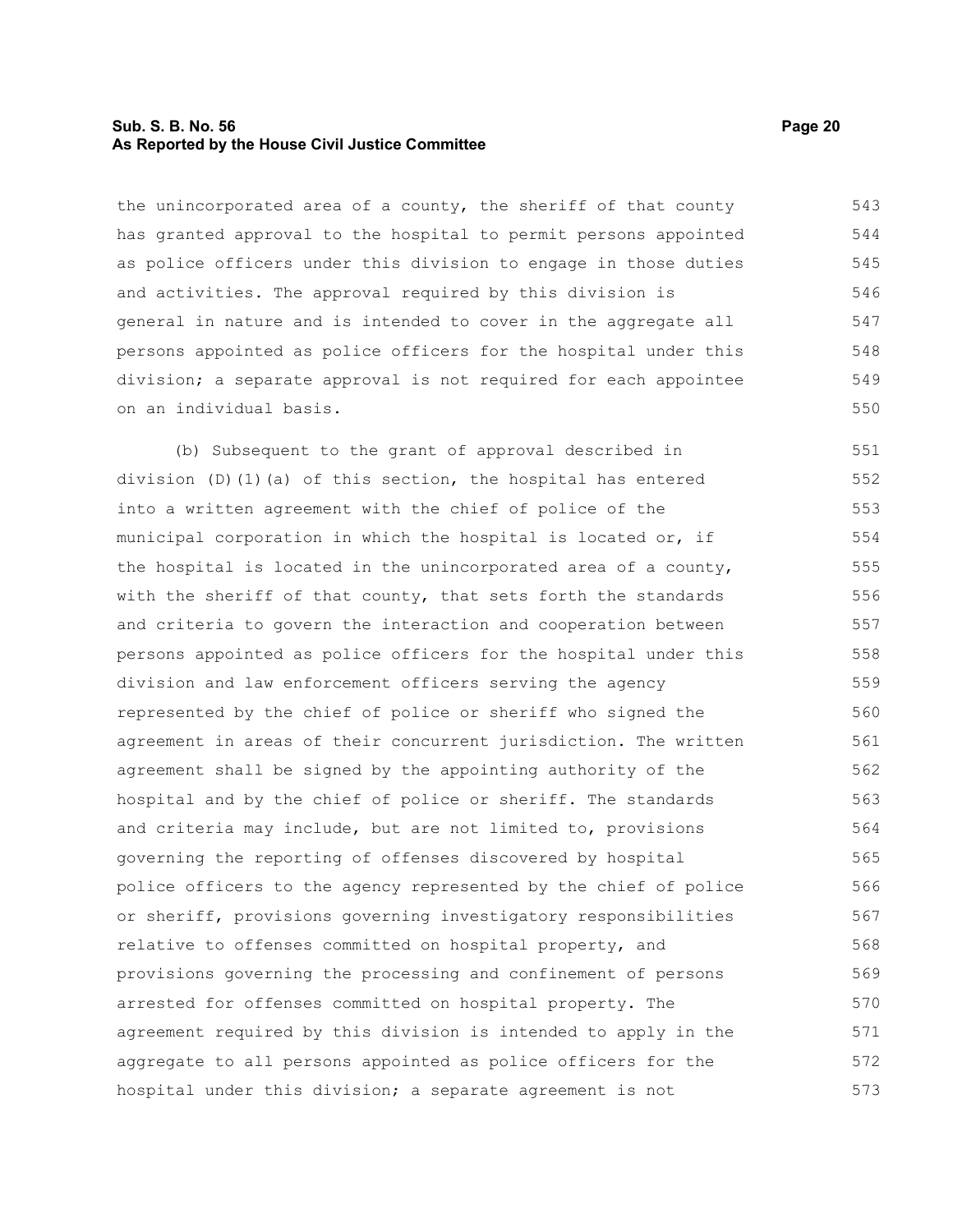#### **Sub. S. B. No. 56 Page 21 As Reported by the House Civil Justice Committee**

required for each appointee on an individual basis.

(c) The person has successfully completed a training program approved by the Ohio peace officer training commission and has been certified by the commission. A person appointed as a police officer under this division may attend a training program approved by the commission and be certified by the commission regardless of whether the appropriate chief of police or sheriff has granted the approval described in division (D)(1) (a) of this section and regardless of whether the hospital has entered into the written agreement described in division (D)(1) (b) of this section with the appropriate chief of police or sheriff. 575 576 577 578 579 580 581 582 583 584 585

(2)(a) A person who is appointed as a police officer under division (D)(1) of this section is entitled, upon the grant of approval described in division (D)(1)(a) of this section and upon the person's and the hospital's compliance with the requirements of divisions (D)(1)(b) and (c) of this section, to act as a police officer for the hospital on the premises of the hospital and of its affiliates and subsidiaries that are within the territory of the municipal corporation served by the chief of police or the unincorporated area of the county served by the sheriff who signed the written agreement described in division (D)(1)(b) of this section, whichever is applicable, and anywhere else within the territory of that municipal corporation or within the unincorporated area of that county. The authority to act as a police officer as described in this division is granted only if the person, when engaging in that activity, is directly in the discharge of the person's duties as a police officer for the hospital. The authority to act as a police officer as described in this division shall be exercised in accordance with the standards and criteria set forth in the written agreement 586 587 588 589 590 591 592 593 594 595 596 597 598 599 600 601 602 603 604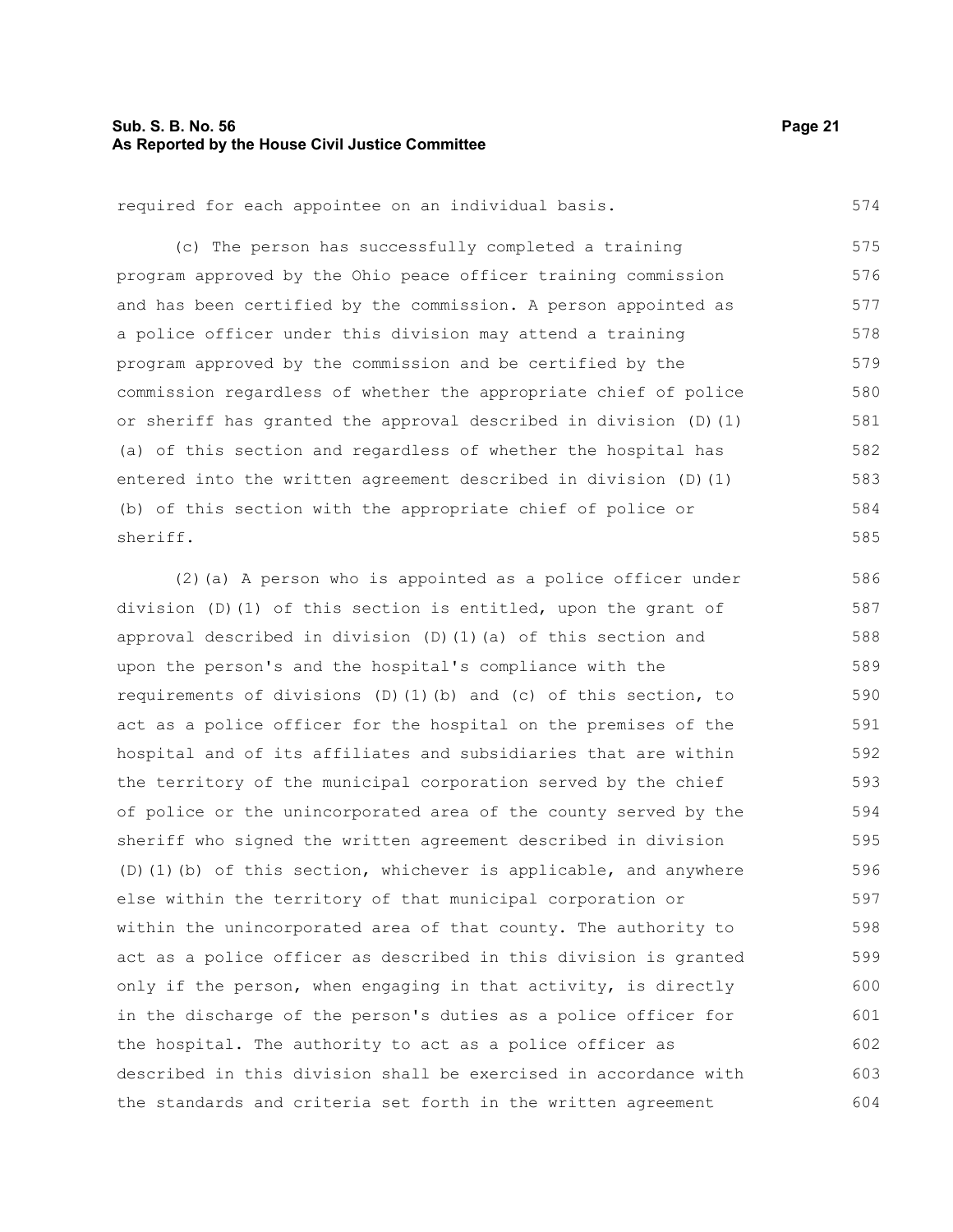#### **Sub. S. B. No. 56 Page 22 As Reported by the House Civil Justice Committee**

described in division (D)(1)(b) of this section.

(b) Additionally, a person appointed as a police officer under division (D)(1) of this section is entitled, upon the grant of approval described in division (D)(1)(a) of this section and upon the person's and the hospital's compliance with the requirements of divisions  $(D)(1)(b)$  and  $(c)$  of this section, to act as a police officer elsewhere, within the territory of a municipal corporation or within the unincorporated area of a county, if the chief of police of that municipal corporation or the sheriff of that county, respectively, has granted approval for that activity to the hospital, police department, or security department served by the person as a police officer and if the person, when engaging in that activity, is directly in the discharge of the person's duties as a police officer for the hospital. The approval described in this division may be general in nature or may be limited in scope, duration, or applicability, as determined by the chief of police or sheriff granting the approval. 606 607 608 609 610 611 612 613 614 615 616 617 618 619 620 621 622

(3) Police officers appointed under division (D)(1) of this section shall hold office for three years, unless, for good cause shown, their commission is revoked by the secretary of state or by the hospital, as provided by law.

(4) Notwithstanding section 2744.02 of the Revised Code, the municipal corporation in which the hospital is located or, if the hospital is located in the unincorporated area of a county, the county is immune from civil or criminal liability in any action brought under the laws of this state if all of the following apply: 627 628 629 630 631 632

(a) The action arises out of the actions of a police officer appointed under division (D)(1) of this section. 633 634

605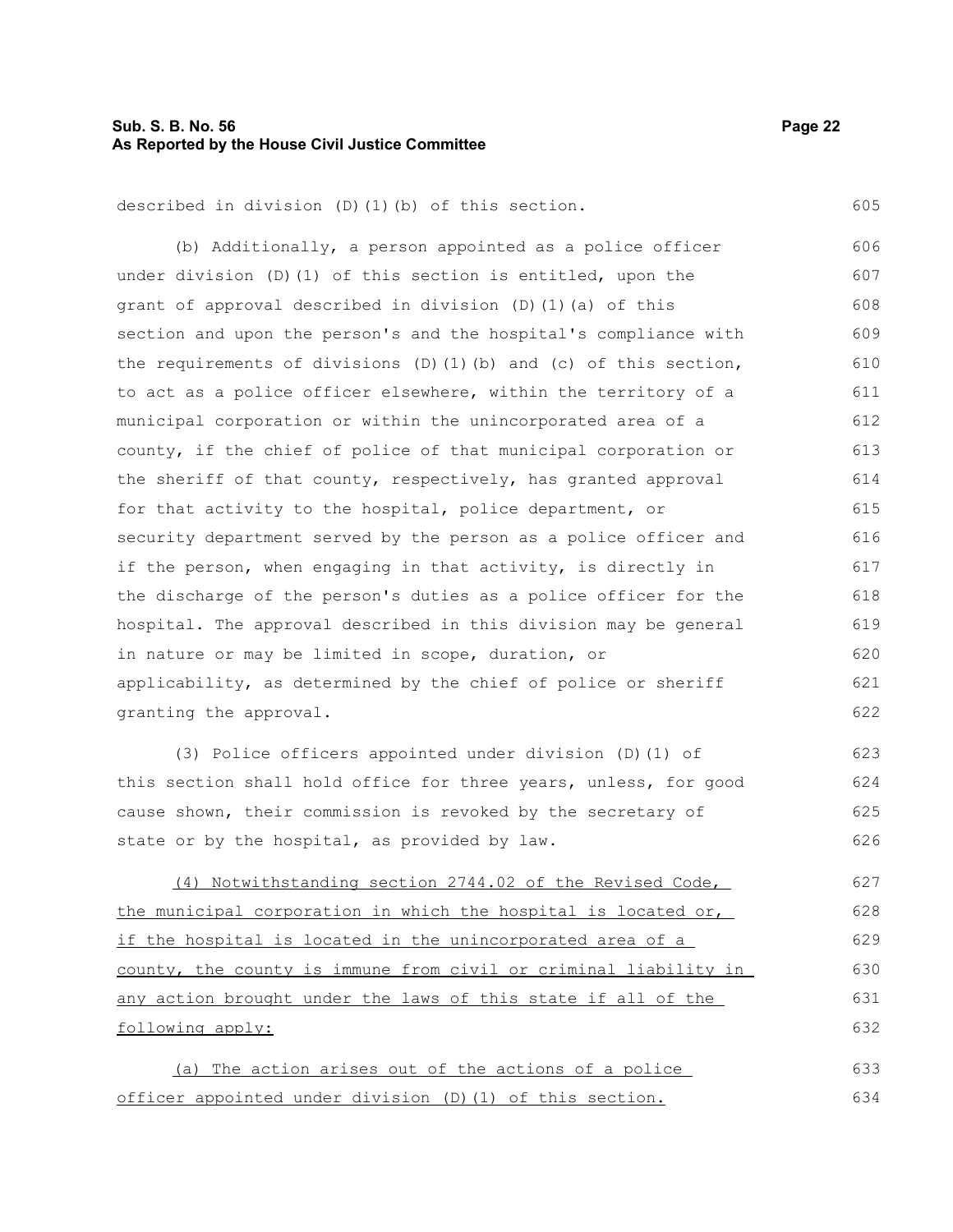| (b) The actions of the police officer are directly in the        | 635 |
|------------------------------------------------------------------|-----|
| discharge of the person's duties as a police officer for the     | 636 |
| hospital.                                                        | 637 |
| (c) The actions of the police officer occur on the               | 638 |
| premises of the hospital or its affiliates or subsidiaries that  | 639 |
| are within the territory of the municipal corporation served by  | 640 |
| the chief of police or the unincorporated area of the county     | 641 |
| served by the sheriff who signed the agreement described in      | 642 |
| division (D)(1)(b) of this section, whichever is applicable, or  | 643 |
| anywhere else within the territory of that municipal corporation | 644 |
| or within the unincorporated area of that county.                | 645 |
| (5) A court's finding of tort liability of any public            | 646 |
| hospital agency or nonprofit hospital agency for any actions of  | 647 |
| a police officer appointed for the applicable hospital agency    | 648 |
| under division (D) (1) of this section is not subject to         | 649 |
| apportionment of tort liability under sections 2307.22 and       | 650 |
| 2307.23 of the Revised Code with the municipal corporation or    | 651 |
| the county in which a written agreement as described in division | 652 |
| (D) (1) (b) of this section is in effect.                        | 653 |
| (6) Nothing in division (D) (4) of this section shall be         | 654 |
| construed as granting immunity from civil or criminal liability  | 655 |
| for any actions occurring on the premises of any hospital        | 656 |
| operated by a public hospital agency or nonprofit hospital       | 657 |
| agency or on the premises of that hospital's affiliate or        | 658 |
| subsidiary to any of the following:                              | 659 |
| (a) Any police officer appointed under division (D) (1) of       | 660 |
| this section;                                                    | 661 |
| (b) Any hospital operated by a public hospital agency or a       | 662 |
| nonprofit hospital agency that applied for the appointment of    | 663 |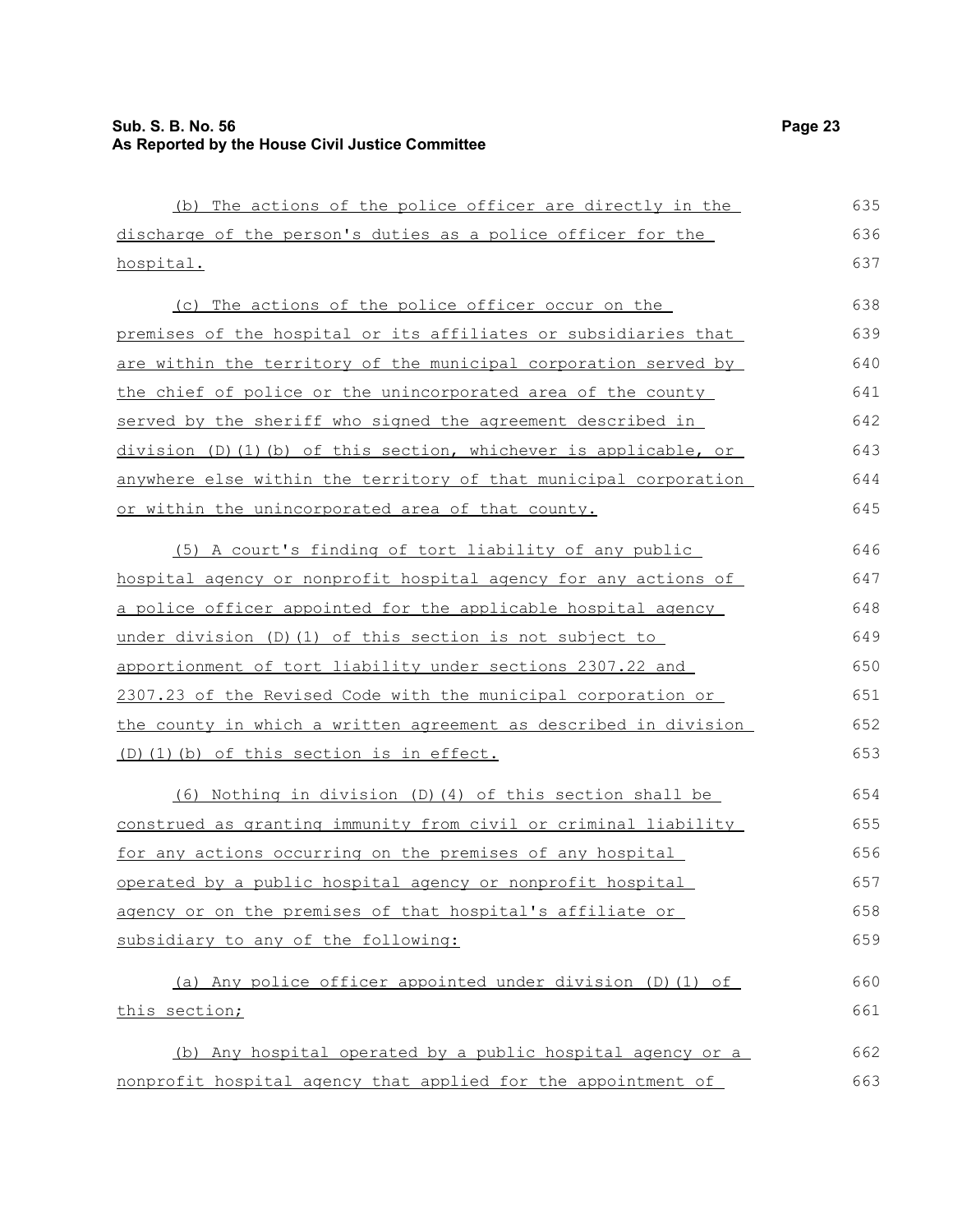| any police officer under division (D) (1) of this section, or any  | 664 |
|--------------------------------------------------------------------|-----|
| affiliate or subsidiary of the hospital;                           | 665 |
| (c) Any other police or security officer who is employed           | 666 |
| by, or whose services are utilized by, any hospital operated by    | 667 |
| a public hospital agency or a nonprofit hospital agency, or any    | 668 |
| affiliate or subsidiary of the hospital;                           | 669 |
| (d) Any entity that supplies the services of police or             | 670 |
| security officers to any hospital operated by a public hospital    | 671 |
| agency or a nonprofit hospital agency or any affiliate or          | 672 |
| subsidiary of the hospital.                                        | 673 |
| (7) As used in $divisions-division$ (D) $(1)$ to $(3)$ (D) of this | 674 |
| section, "public:                                                  | 675 |
| (a) "Public hospital agency" and "nonprofit hospital               | 676 |
| agency" have the same meanings as in section 140.01 of the         | 677 |
| Revised Code.                                                      | 678 |
| (b) "Tort liability" means the liability of a party as             | 679 |
| determined by a court in a tort action as defined in section       | 680 |
| 2307.011 of the Revised Code.                                      | 681 |
| (E) (1) Upon the application of any owner or operator of an        | 682 |
| amusement park that has an average yearly attendance in excess     | 683 |
| of six hundred thousand guests and that employs and maintains      | 684 |
| its own proprietary police department or security department and   | 685 |
| subject to section 4973.171 of the Revised Code, any judge of      | 686 |
| the municipal court or county court that has territorial           | 687 |
| jurisdiction over the amusement park may appoint and commission    | 688 |
| any persons that the owner or operator designates, or as many of   | 689 |
| those persons as the judge considers proper, to act as police      | 690 |
| officers for the amusement park. If the amusement park is          | 691 |
| located in more than one county, any judge of the municipal        | 692 |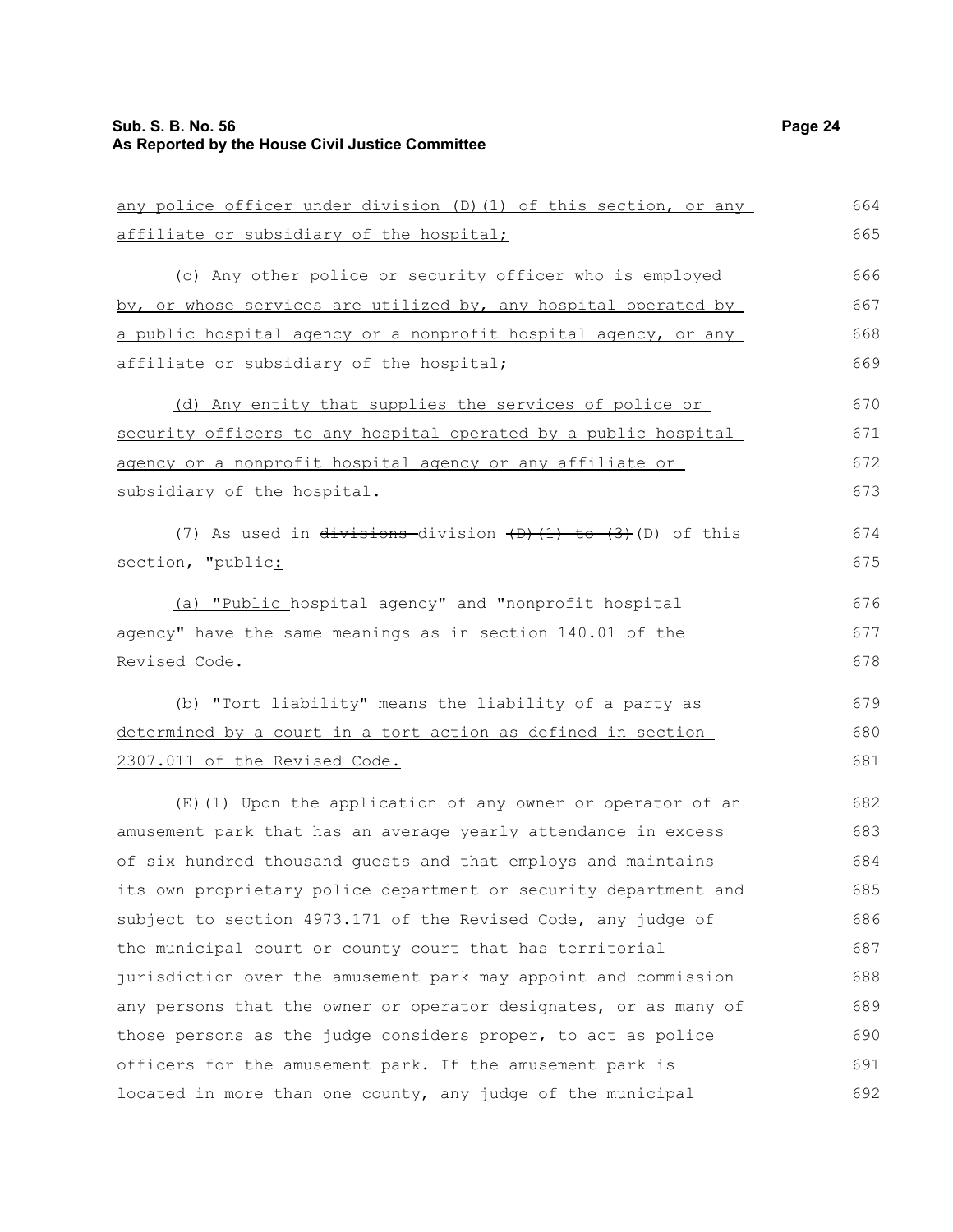#### **Sub. S. B. No. 56 Page 25 As Reported by the House Civil Justice Committee**

court or county court of any of those counties may make the appointments and commissions as described in this division. No person who is appointed as a police officer under this division shall engage in any duties or activities as a police officer for the amusement park or any affiliate or subsidiary of the owner or operator of the amusement park unless all of the following apply: 693 694 695 696 697 698 699

(a) The appropriate chief or chiefs of police of the political subdivision or subdivisions in which the amusement park is located as specified in this division have granted approval to the owner or operator of the amusement park to permit persons appointed as police officers under this division to engage in those duties and activities. If the amusement park is located in a single municipal corporation or a single township, the chief of police of that municipal corporation or township is the appropriate chief of police for the grant of approval under this division. If the amusement park is located in two or more townships, two or more municipal corporations, or one or more townships and one or more municipal corporations, the chiefs of police of all of the affected townships and municipal corporations are the appropriate chiefs of police for the grant of approval under this division, and the approval must be jointly granted by all of those chiefs of police. The approval required by this division is general in nature and is intended to cover in the aggregate all persons appointed as police officers for the amusement park under this division. A separate approval is not required for each appointee on an individual basis. 700 701 702 703 704 705 706 707 708 709 710 711 712 713 714 715 716 717 718 719 720

(b) Subsequent to the grant of approval described in division  $(E)$  (1)(a) of this section, the owner or operator has entered into a written agreement with the appropriate chief or 721 722 723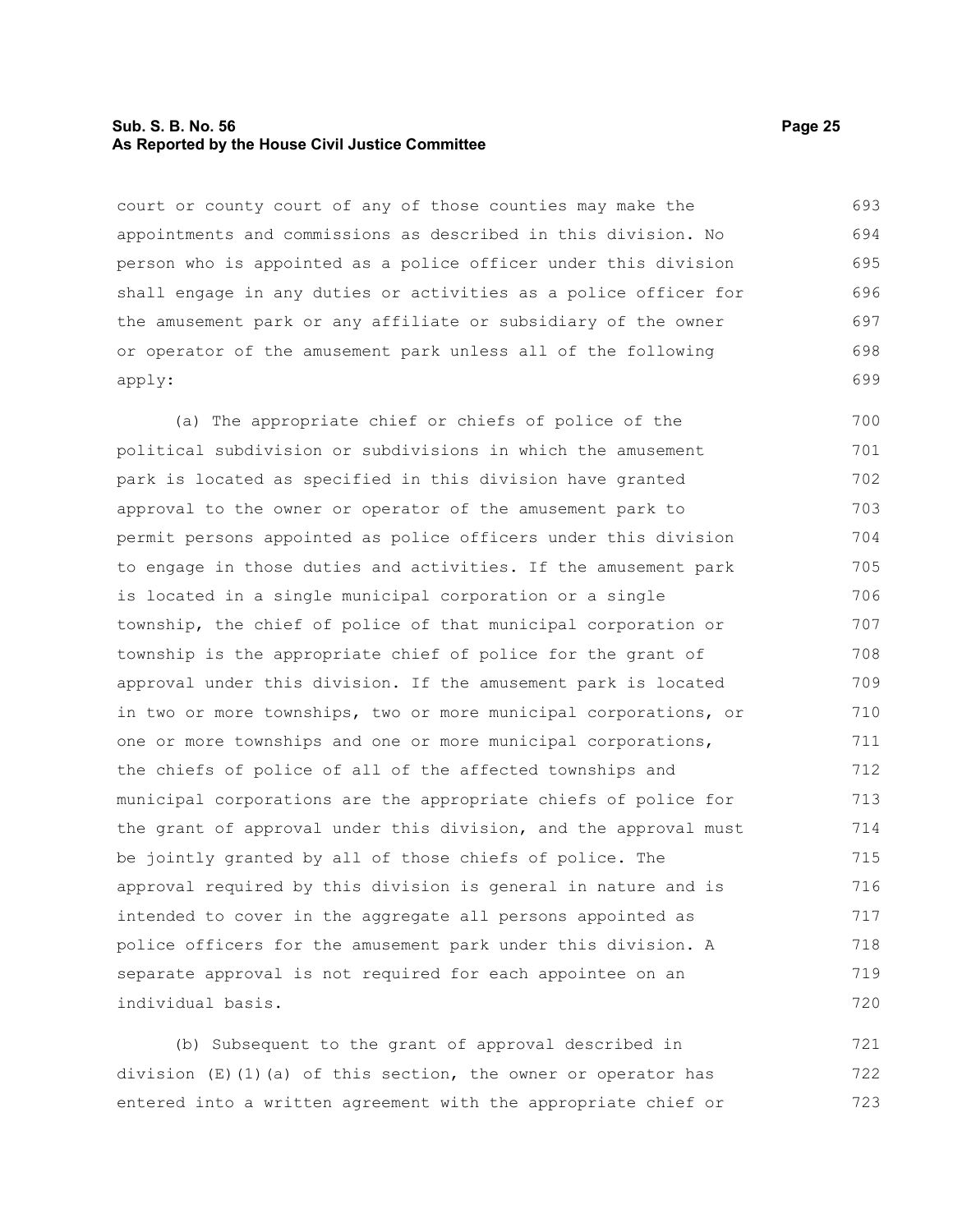#### **Sub. S. B. No. 56 Page 26 As Reported by the House Civil Justice Committee**

chiefs of police of the political subdivision or subdivisions in which the amusement park is located as specified in this division and has provided the sheriff of the county in which the political subdivision or subdivisions are located with a copy of the agreement. If the amusement park is located in a single municipal corporation or a single township, the chief of police of that municipal corporation or township is the appropriate chief of police for entering into the written agreement under this division. If the amusement park is located in two or more townships, two or more municipal corporations, or one or more townships and one or more municipal corporations, the chiefs of police of all of the affected townships and municipal corporations are the appropriate chiefs of police for entering into the written agreement under this division, and the written agreement must be jointly entered into by all of those chiefs of

police. The written agreement between the owner or operator and the chief or chiefs of police shall address the scope of activities, the duration of the agreement, and mutual aid arrangements and shall set forth the standards and criteria to govern the interaction and cooperation between persons appointed as police officers for the amusement park under this division and law enforcement officers serving the agency represented by the chief of police who signed the agreement. The written agreement shall be signed by the owner or operator and by the chief or chiefs of police who enter into it. The standards and criteria may include, but are not limited to, provisions governing the reporting of offenses discovered by the amusement park's police officers to the agency represented by the chief of police of the municipal corporation or township in which the offense occurred, provisions governing investigatory responsibilities relative to offenses committed on amusement park property, and provisions governing the processing and 739 740 741 742 743 744 745 746 747 748 749 750 751 752 753 754 755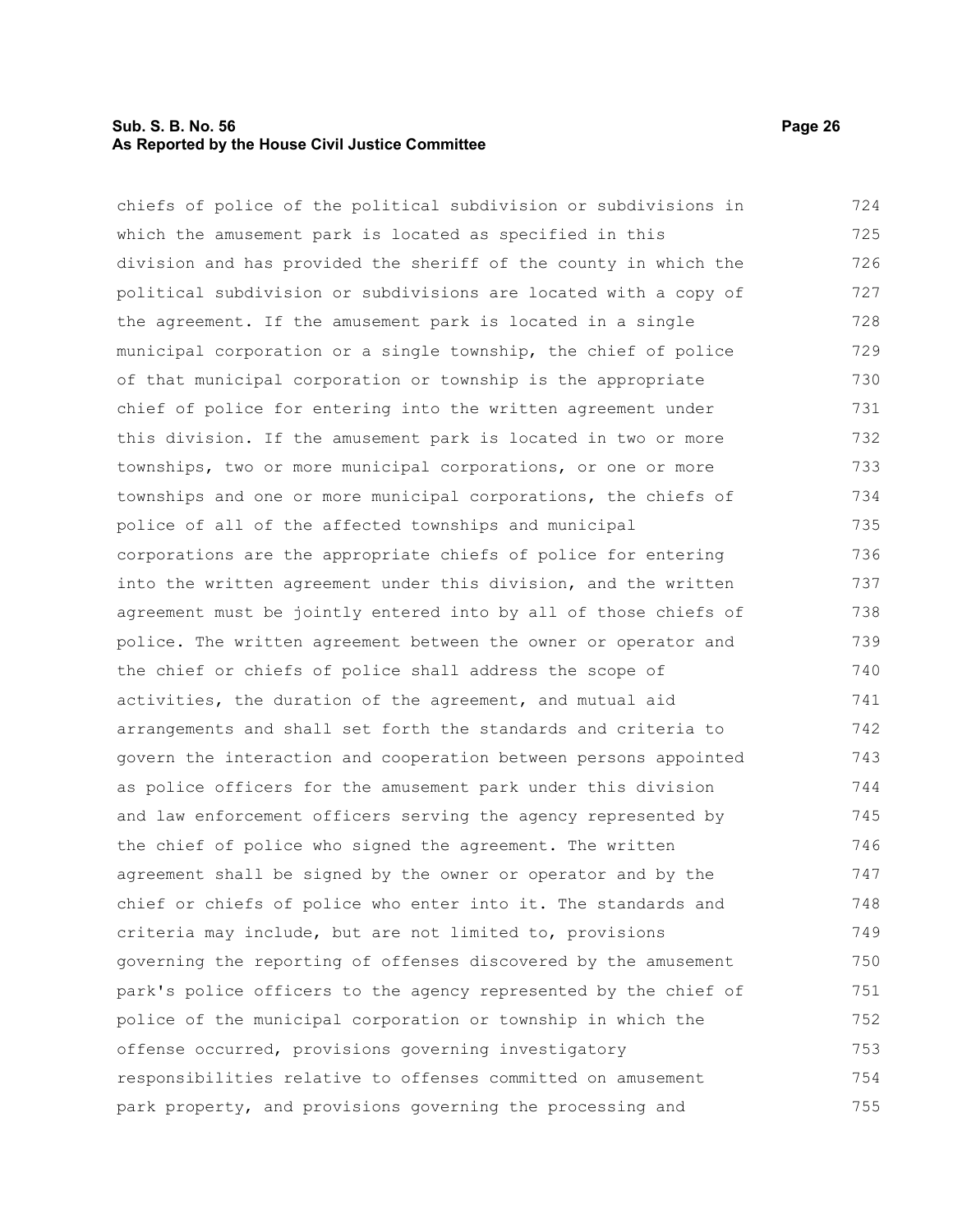#### **Sub. S. B. No. 56 Page 27 As Reported by the House Civil Justice Committee**

confinement of persons arrested for offenses committed on amusement park property. The agreement required by this division is intended to apply in the aggregate to all persons appointed as police officers for the amusement park under this division. A separate agreement is not required for each appointee on an individual basis. 756 757 758 759 760 761

(c) The person has successfully completed a training program approved by the Ohio peace officer training commission and has been certified by the commission. A person appointed as a police officer under this division may attend a training program approved by the commission and be certified by the commission regardless of whether the appropriate chief of police has granted the approval described in division (E)(1)(a) of this section and regardless of whether the owner or operator of the amusement park has entered into the written agreement described in division  $(E)(1)(b)$  of this section with the appropriate chief of police. 762 763 764 765 766 767 768 769 770 771 772

(2)(a) A person who is appointed as a police officer under division (E)(1) of this section is entitled, upon the grant of approval described in section  $(E)$  (1)(a) of this section and upon the person's and the owner or operator's compliance with the requirements of division  $(E)(1)(b)$  and (c) of this section, to act as a police officer for the amusement park and its affiliates and subsidiaries that are within the territory of the political subdivision or subdivisions served by the chief of police, or respective chiefs of police, who signed the written agreement described in division  $(E)(1)(b)$  of this section, and upon any contiguous real property of the amusement park that is covered by the written agreement, whether within or adjacent to the political subdivision or subdivisions. The authority to act as a police officer as described in this division is granted 773 774 775 776 777 778 779 780 781 782 783 784 785 786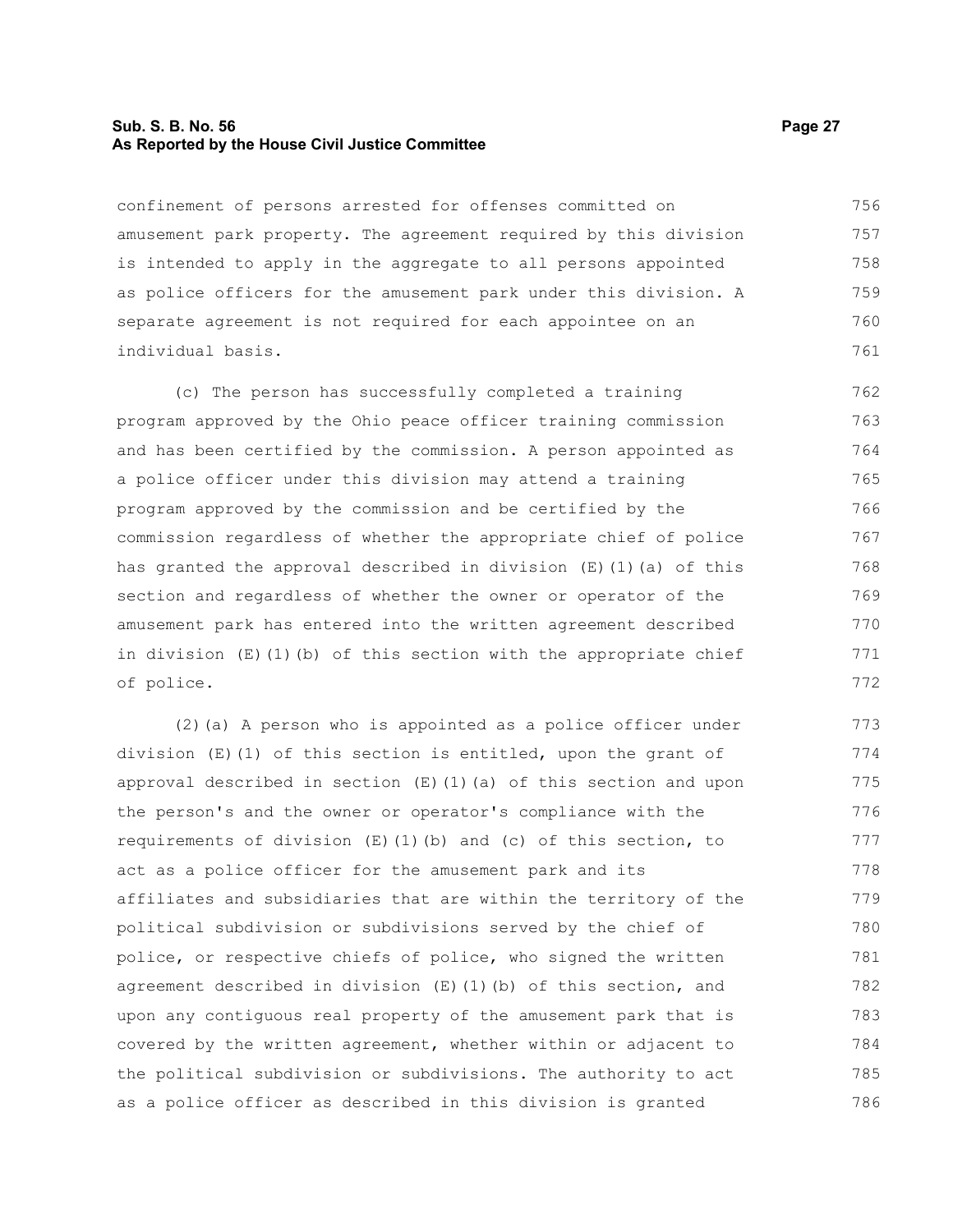#### **Sub. S. B. No. 56 Page 28 As Reported by the House Civil Justice Committee**

only if the person, when engaging in that activity, is directly in the discharge of the person's duties as a police officer for the amusement park. The authority to act as a police officer as described in this division shall be exercised in accordance with the standards and criteria set forth in the written agreement described in division (E)(1)(b) of this section. 787 788 789 790 791 792

(b) In addition to the authority granted under division (E)(2)(a) of this section, a person appointed as a police officer under division (E)(1) of this section is entitled, upon the grant of approval described in division (E)(1)(a) of this section and upon the person's and the owner or operator's compliance with the requirements of divisions  $(E)(1)(b)$  and  $(c)$ of this section, to act as a police officer elsewhere within the territory of a municipal corporation or township if the chief of police of that municipal corporation or township has granted approval for that activity to the owner or operator served by the person as a police officer and if the person, when engaging in that activity, is directly in the discharge of the person's duties as a police officer for the amusement park. The approval described in this division may be general in nature or may be limited in scope, duration, or applicability, as determined by the chief of police granting the approval. 793 794 795 796 797 798 799 800 801 802 803 804 805 806 807 808

(3) Police officers appointed under division (E)(1) of this section shall hold office for five years, unless, for good cause shown, their commission is revoked by the appointing judge or the judge's successor or by the owner or operator, as provided by law.

(F) A fee of fifteen dollars for each commission applied for under this section shall be paid at the time the application is made, and this amount shall be returned if for any reason a 814 815 816